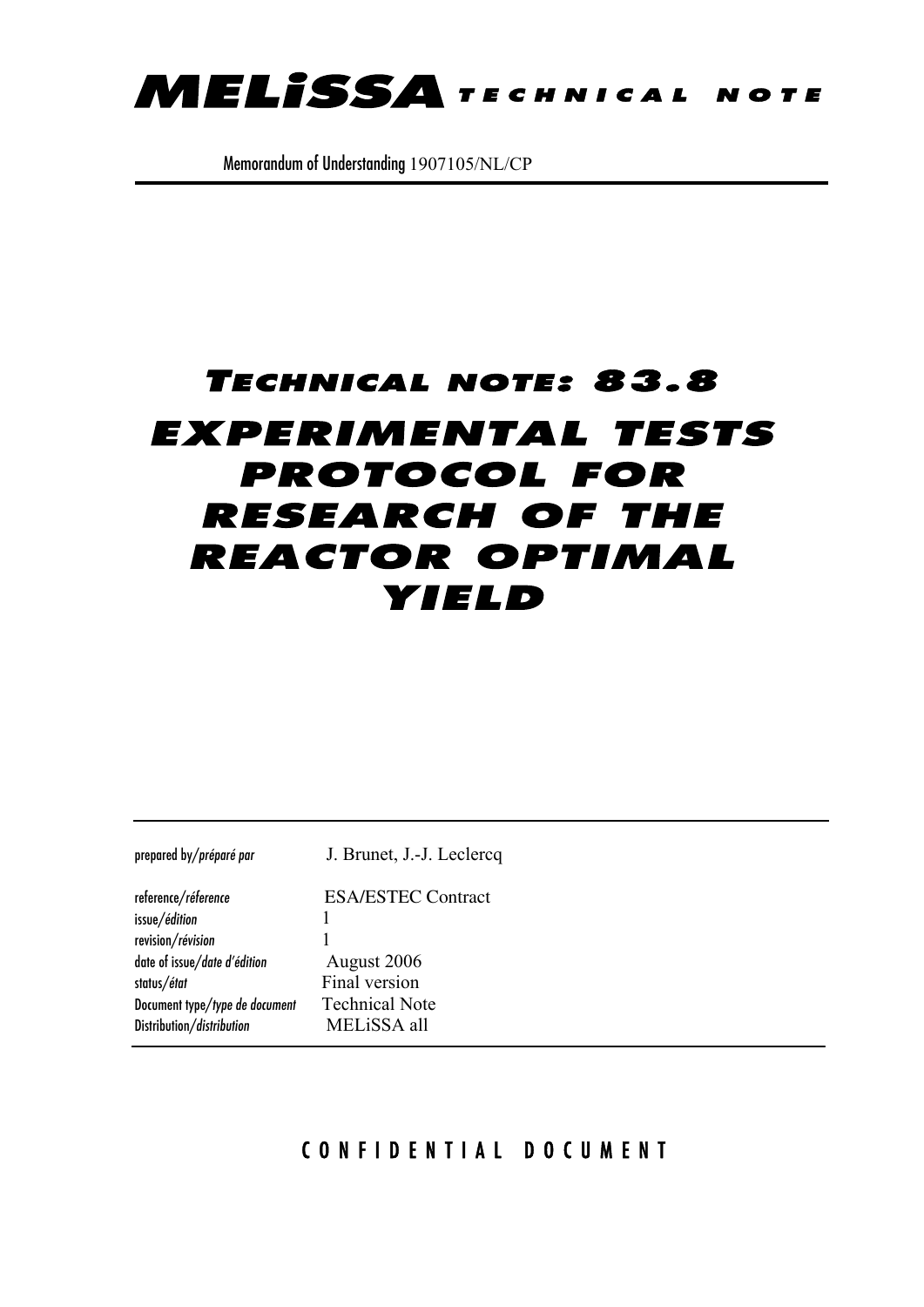issue 1 revision 1

## APPROVAL

| <b>Title</b> | Experimental tests protocol for research of the | <b>lissue</b> | revision |  |
|--------------|-------------------------------------------------|---------------|----------|--|
| titre        | reactor optimal yield                           | <b>Issue</b>  | revision |  |
|              |                                                 |               |          |  |

| <b>author</b> | J. Brunet, J.-J. Leclercq | Idate | August |
|---------------|---------------------------|-------|--------|
| lauteur       |                           | Idate | 2006   |
|               |                           |       |        |

| approved by  | date  |
|--------------|-------|
| approuvé par | ldate |
|              |       |

## CHANGE LOG

| reason for change /raison du changement | issue/issue | revision/revision | date/date   |
|-----------------------------------------|-------------|-------------------|-------------|
| Comments from ESA (Pierre)<br>Rebeyre)  |             |                   | August 2006 |

## CHANGE RECORD

### Issue: 1 Revision: 1

| reason for change/raison du changement                                                                                         | page(s)/page(s)  | paragraph(s)/paragraph(s) |
|--------------------------------------------------------------------------------------------------------------------------------|------------------|---------------------------|
| Change of the title to be in accord with the Cover page and page<br>terms of the contract<br>Change of EPAS TN number to be in | bottoms<br>1 & 2 | Introduction              |
| accord with the TN number emitted by<br><b>EPAS</b><br>Explanation of the term 'standard'                                      | 1 & 2            | Introduction              |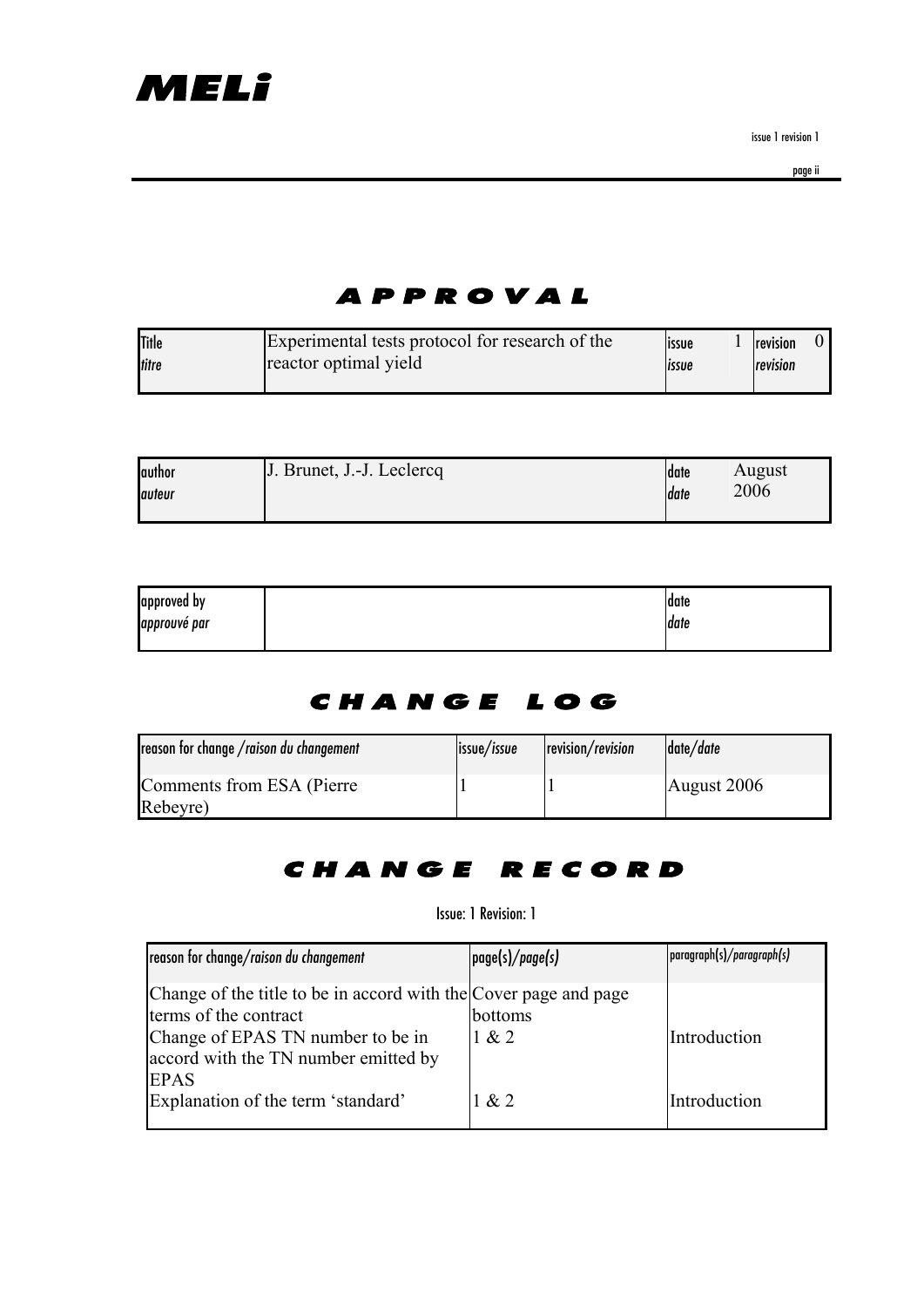

issue 1 revision 1

page iii

### Table Of Contents

| $7_{\scriptscriptstyle{\sim}}$ |                                                              |  |
|--------------------------------|--------------------------------------------------------------|--|
|                                | 6.2.1.<br>6.2.2.                                             |  |
| 6.2.                           |                                                              |  |
|                                | 6.1.2.                                                       |  |
|                                | 6.1.1.                                                       |  |
| 61                             |                                                              |  |
| 6.                             | ANNEX 1: JUSTIFICATION OF THE YIELD VERSUS RESIDENCE TIME 14 |  |
| 5.                             |                                                              |  |
|                                |                                                              |  |
| $\overline{4}$ .               |                                                              |  |
| 3 <sub>1</sub>                 |                                                              |  |
| $\overline{2}$ .               |                                                              |  |
| 1 <sub>1</sub>                 |                                                              |  |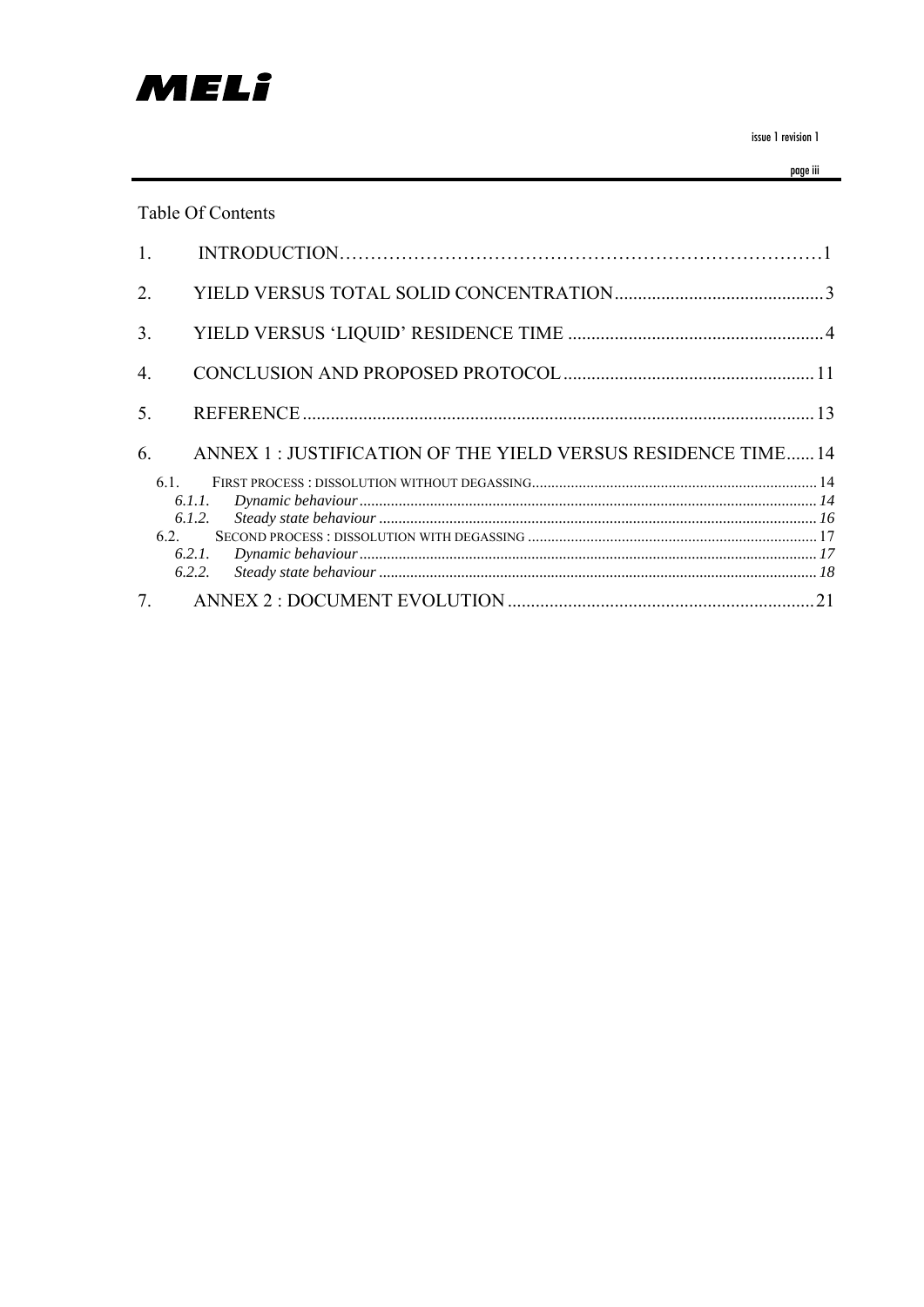## **1. INTRODUCTION**

At the Paris ESA HQ meeting on 22 April 2005, it has been decided to look for optimisation of the 100 litres pilot reactor by acting on the 'liquid' (and 'solid', eventually) residence time. Before applying the tests on the reactor itself, a protocol must be designed on the basis of the LGCB model (dated on 30 July 2004). It is the aim of the study.

In order to fit the simulation of the 100 litres pilot reactor, the previous simulator, described in TN 71.8.1 for the 25 litres prototype reactor, has been modified so that to keep unchanged the residence time. So as the liquid volume is multiplied by 4 (from 25 to 100 litres), the input liquid flow is also multiplied by the same ratio of 4 : the liquid input flow rate is set to 0.315 l/h (instead of 0.07875 l/h).

For practical reasons, this operating point is called 'standard' in the present study. It is emphasized that it is not connected with any nominal operating point of the pilot plant.

#### **Definition of the standard point :**

The input flow rate is equal to 0.315 l/h. The drain flow rate is considered here as a degree of freedom and is determined in function of the objectives. The filtrate flow rate is the difference between the input and the drain flow rates so that the liquid volume remains constant at its nominal value of 100 litres.

Table 1 gives the standard input concentrations. The standard load is the product of these concentrations and of the standard input flow rate (Table 2).

| Compound        | Input concentration $(g/l)$ |
|-----------------|-----------------------------|
| Faeces          | 3.968                       |
| Wheat           | 7.936                       |
| Salad           | 7.936                       |
| Potato          | 7.936                       |
| AA              | 0.091                       |
| PA              | 0.018                       |
| BA              | 0.021                       |
| VA              | 0.006                       |
| CA              | 0.007                       |
| NH <sub>3</sub> | 0.025                       |

**Table 1 : Input concentrations of the standard operating point. The concentrations of the dissociated compounds are given for the total form.** 

| Experimental tests protocol for research of the reactor optimal yield<br>SHERPA                                                                       |  |  |
|-------------------------------------------------------------------------------------------------------------------------------------------------------|--|--|
|                                                                                                                                                       |  |  |
| This document is confidential property of the MELISSA partners and shall not be used, duplicated, modified or transmitted without their authorization |  |  |
| Memorandum of Understanding 1907105/NL/CP                                                                                                             |  |  |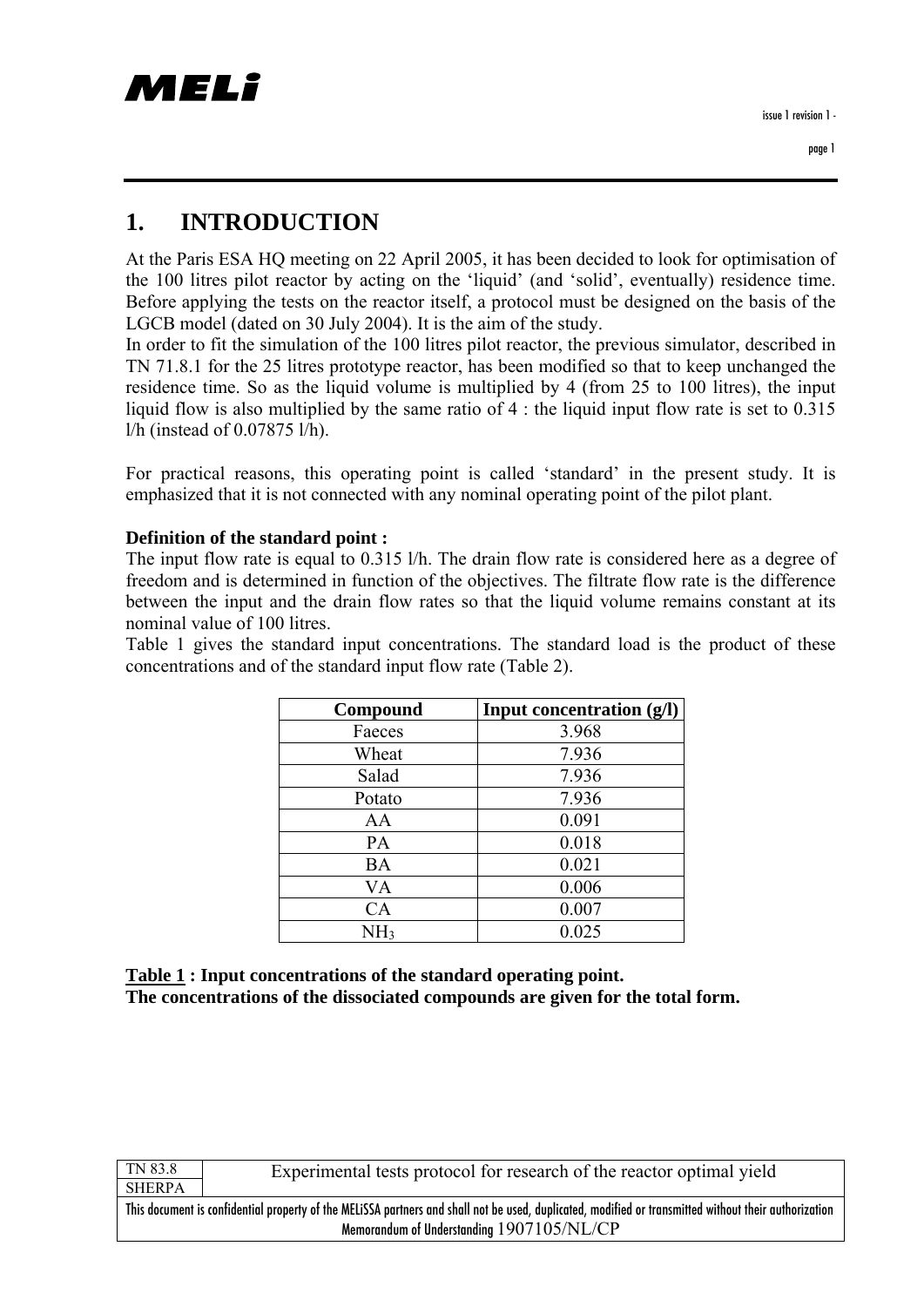| Compound        | <b>Standard load</b><br>(25 litres prototype) |        | Standard load (g/h)<br>$(100$ litres pilot) |             |
|-----------------|-----------------------------------------------|--------|---------------------------------------------|-------------|
|                 | (g/h)<br>(g/d)                                |        | (g/h)                                       | (g/d)       |
| Faeces          | 3.1248e-001                                   | 7.5    | 1.25                                        | 30          |
| Wheat           | 6.2496e-001                                   | 15     | 2.5                                         | 60          |
| Salad           | 6.2496e-001                                   | 15     | 2.5                                         | 60          |
| Potato          | 6.2496e-001                                   | 15     | 2.5                                         | 60          |
| AA              | 7.1662e-003                                   | 0.172  | 2.8665e-002                                 | 6.8796e-001 |
| <b>PA</b>       | 1.4175e-003                                   | 0.034  | 5.6700e-003                                 | 1.3608e-001 |
| <b>BA</b>       | 1.6538e-003                                   | 0.040  | 6.6150e-003                                 | 1.5876e-001 |
| VA.             | 4.7250e-004                                   | 0.0113 | 1.8900e-003                                 | 4.5360e-002 |
| CA              | 5.5125e-004                                   | 0.0132 | 2.2050e-003                                 | 5.2920e-002 |
| NH <sub>3</sub> | 1.9688e-003                                   | 0.0472 | 7.8750e-003                                 | 1.8900e-001 |

| Table 2 : Standard loads of the 100 litres reactor (and of the 25 litres one for the record). |
|-----------------------------------------------------------------------------------------------|
| The loads of the dissociated compounds are given for the total form.                          |

The corresponding standard residence time is 317 h (13 days) for both reactor (prototype and pilot).

#### **Methodology**

The drain flow rate has to be fixed. It will be done by the choice of the 'Total Solid' concentration setpoint.

The first step is to look for the yield in function of the 'Total Solid' concentration at a given residence time. As it will be seen in next section, the yield is ascending versus the 'Total Solid' concentration (the higher concentration, the better yield).

So the study of the yield versus the residence time will be done at maximum 'Total Solid' concentration, which will determine the drain flow rate. In section 2 of TN 71.8.1, dedicated to specifications, the maximum constraint of 'Total Solid' is fixed to 45 DMg/l.

| TN 83.8                                                                                                                                               | Experimental tests protocol for research of the reactor optimal yield |  |
|-------------------------------------------------------------------------------------------------------------------------------------------------------|-----------------------------------------------------------------------|--|
| <b>SHERPA</b>                                                                                                                                         |                                                                       |  |
| This document is confidential property of the MELISSA partners and shall not be used, duplicated, modified or transmitted without their authorization |                                                                       |  |
| Memorandum of Understanding 1907105/NL/CP                                                                                                             |                                                                       |  |
|                                                                                                                                                       |                                                                       |  |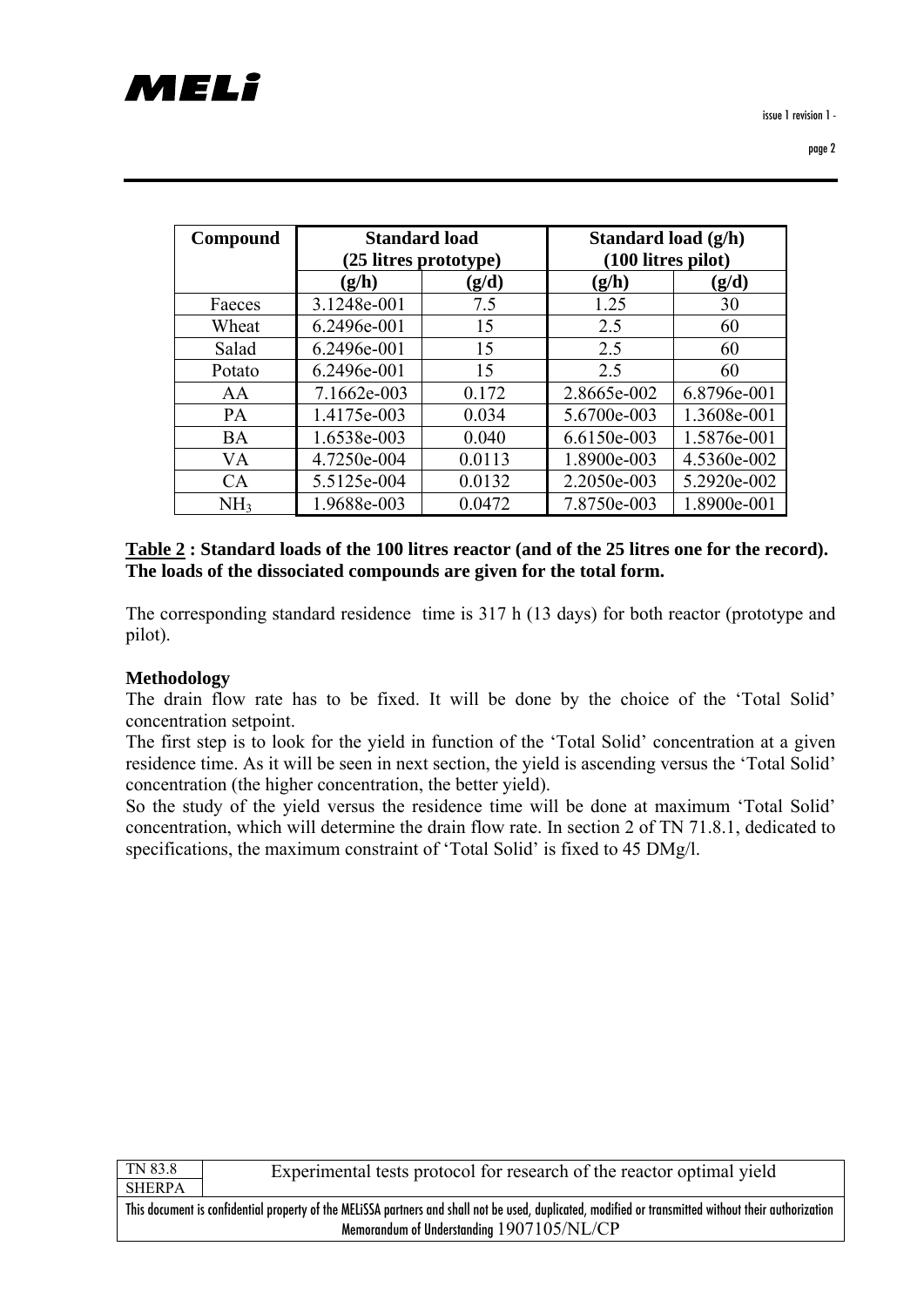## **2. YIELD VERSUS TOTAL SOLID CONCENTRATION**

In this section the yield has been computed in function of the 'Total Solid' concentration (in the reactor) at steady state for the standard inputs described in section 1.

### **Definitions :**

1. Yield η :

$$
\eta = \frac{v}{u}
$$
 (dimension less)  
with v: (g/h) sum of production rates of VFA and CO<sub>2</sub>  
with v: (g/h) lead (all the input compared to *system* points into the nearest

 $u : (g/h)$  load (all the input compounds, except water, going into the reactor).

2. 'Total Solid' concentration :

 It is the sum of concentrations of all the solid compounds (Faeces, Wheat, Potato, Salad, OMProt, OMLip, OMCarb, OMFibre, BioSugar, BioSugar2, BioAA, BioLCFA, BioDead, SolidInert).

Figure 1 shows the evolution of the yield in function of the 'Total Solid' concentration in the reactor.



#### **Figure 1 : Yield (dimension less) in function of 'Total Solid' concentration in the reactor.**

The result of figure 1 is considered general : the yield is ascending versus the 'Total Solid' concentration in the reactor. So for the next step of the study the 'Total Solid' concentration setpoint is set to its maximum constraint : 45 DM g/l.

| TN 83.8                                                                                                                                               | Experimental tests protocol for research of the reactor optimal yield |
|-------------------------------------------------------------------------------------------------------------------------------------------------------|-----------------------------------------------------------------------|
| <b>SHERPA</b>                                                                                                                                         |                                                                       |
| This document is confidential property of the MELISSA partners and shall not be used, duplicated, modified or transmitted without their authorization |                                                                       |
| Memorandum of Understanding 1907105/NL/CP                                                                                                             |                                                                       |
|                                                                                                                                                       |                                                                       |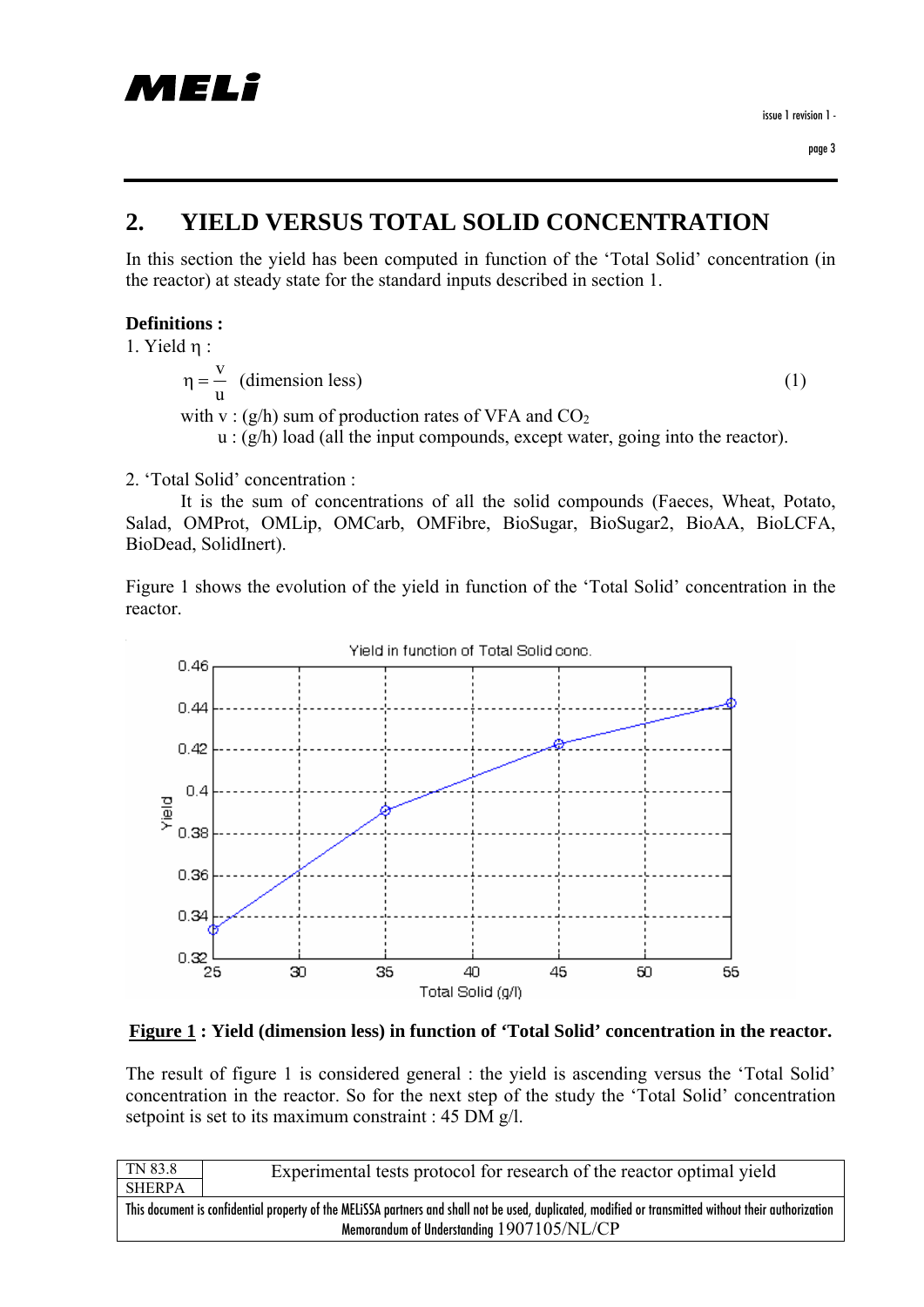page 4

## **3. YIELD VERSUS 'LIQUID' RESIDENCE TIME**

In this section :

- The liquid residence time is variable by moving the input liquid flow rate. The input concentrations vary in the inverse way so that the load remains at its standard value defined in table 2 for the 100 litres reactor.
- the drain flow rate is computed so that the 'Total Solid' concentration is equal to its maximum constraint : 45 DM g/l.

The evolution of the yield is given in figure 2. It is plotted under different forms for a better description. The upper graph shows that the yield of the reactor as defined in relation (1) is decreasing versus the liquid residence time. In the two graphs below, the yield is decomposed into its 2 main components :

- the yield of  $CO<sub>2</sub>$  total in gas and liquid flow rates;
- the yield of VFA that are present in the liquid only.

The yield of  $CO<sub>2</sub>$  total in gas and liquid is decreasing for short liquid residence time and then reach an asymptote independent of the liquid residence time while the yield of VFA is continuously decreasing. On the bottom graph of figure 2 it can be extrapolated that the yield of VFA reaches 0 for a residence time of 46 days. In that point the input flow rate is equal to the drain flow rate and all the VFA are lost in the drain. An attempt of explanation is given in relations (A1.22) and (A1.23) for  $CO<sub>2</sub>$  and in (A1.15) for VFA.

The two lower graphs of the next figure 3, shows another decomposition of the reactor yield :

- the yield in the gas flow that contains  $CO<sub>2</sub>$  only;
- the yield in the liquid flow that contains VFA and  $CO<sub>2</sub>$ .

These two components have inverse behaviour : when the yield in the gas flow is increasing, the other one is decreasing. An attempt of explanation is given in relations (A1.25) and  $(A1.26)$  for  $CO<sub>2</sub>$ .

| ٠,<br>r.<br>٠.<br>$\ddot{\phantom{1}}$<br>۰<br>г |
|--------------------------------------------------|

Experimental tests protocol for research of the reactor optimal yield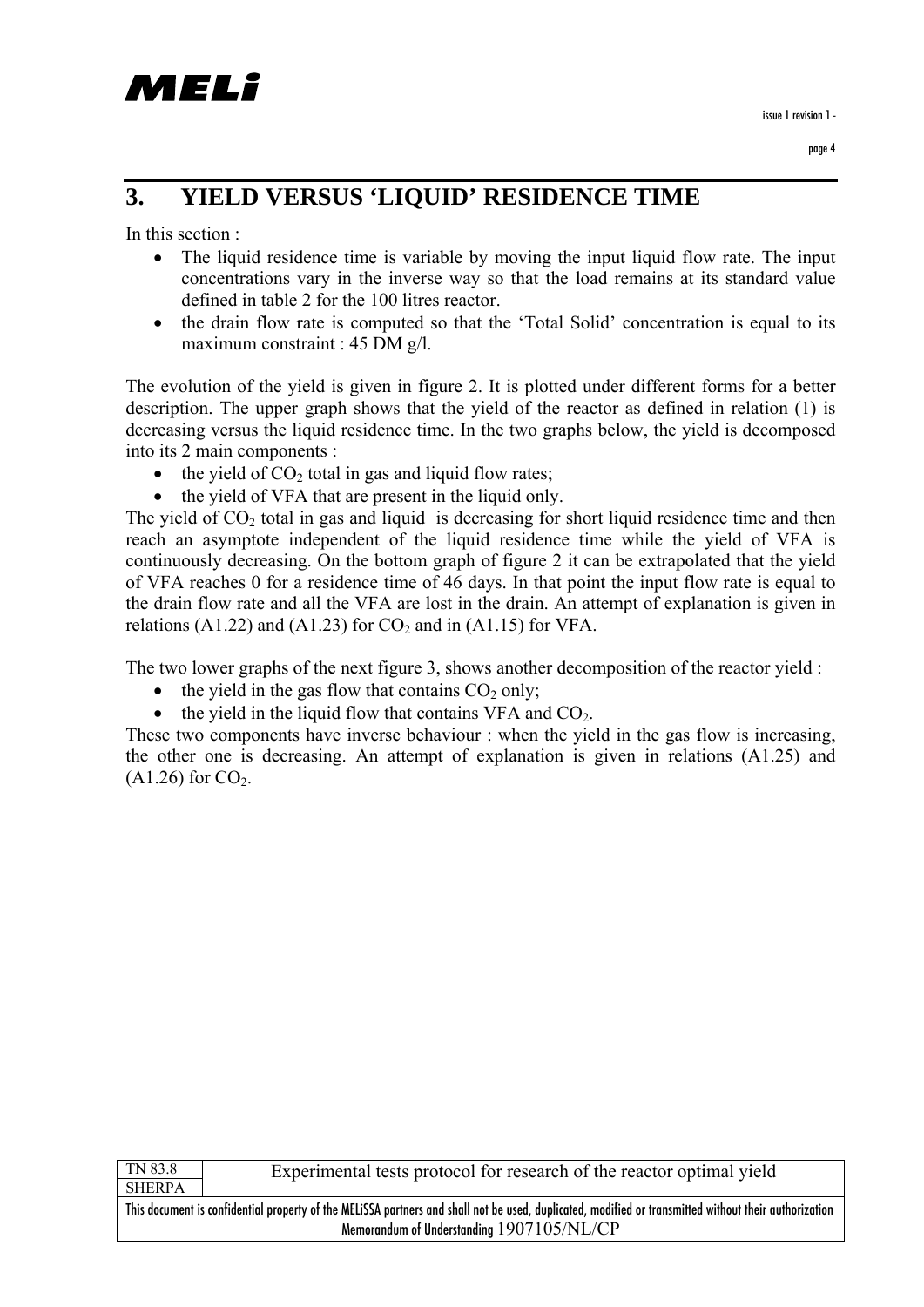# *AELI*

issue 1 revision 1 -

page 5



**Figure 2 : Yield (dimension less) in function of liquid residence time. The standard point is marked with a red star (at residence time = 13 days). The reactor yield (upper graph) is decomposed into its two complementary components : the CO2 Gas and Liquid component yield the VFA (Liquid only) component yield** 

| TN 83.8                                                                                                                                               | Experimental tests protocol for research of the reactor optimal yield |
|-------------------------------------------------------------------------------------------------------------------------------------------------------|-----------------------------------------------------------------------|
| <b>SHERPA</b>                                                                                                                                         |                                                                       |
| This document is confidential property of the MELISSA partners and shall not be used, duplicated, modified or transmitted without their authorization |                                                                       |
| Memorandum of Understanding 1907105/NL/CP                                                                                                             |                                                                       |
|                                                                                                                                                       |                                                                       |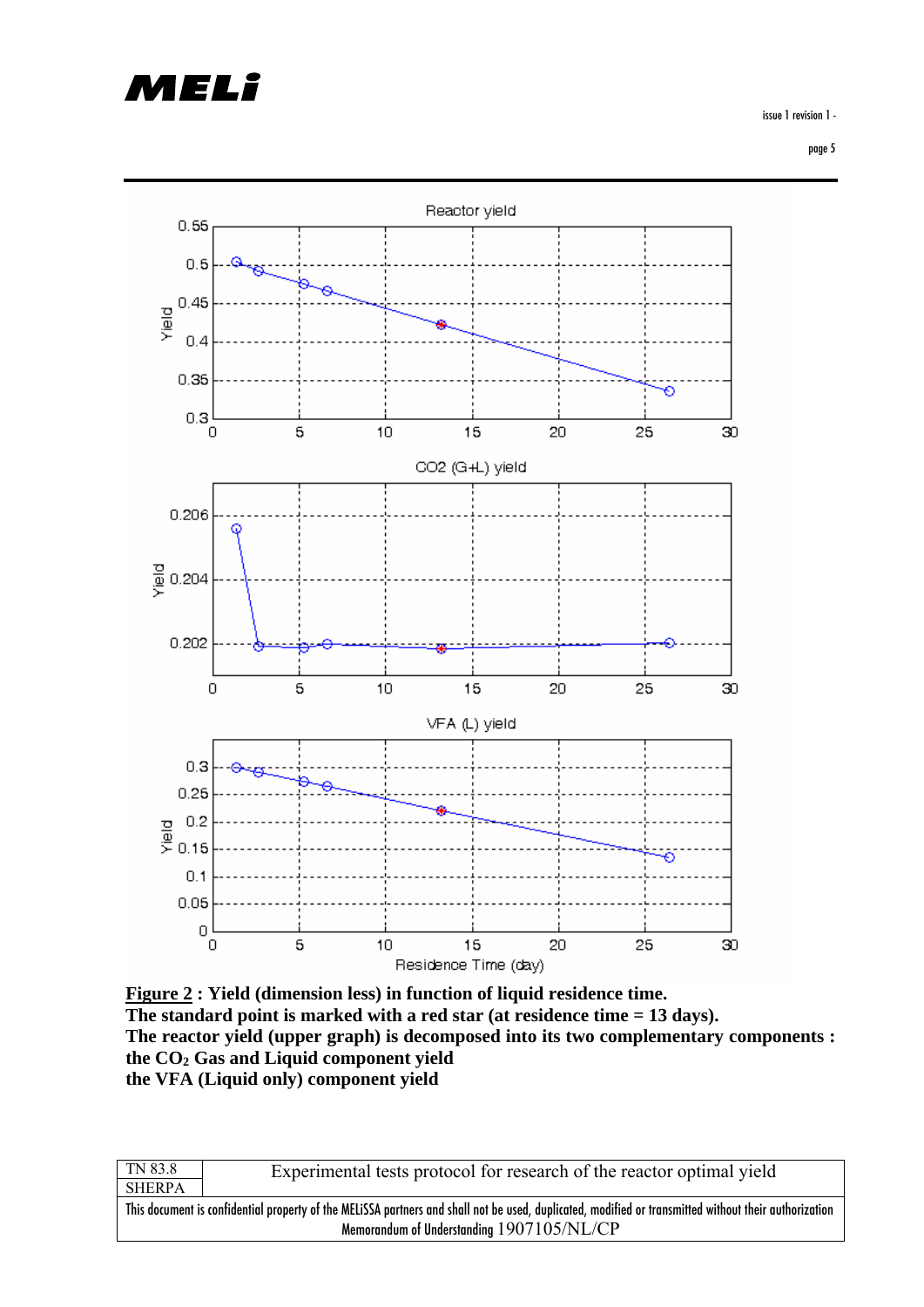# MELî

issue 1 revision 1 -

page 6



**Figure 3 : Yield (dimension less) in function of liquid residence time. The standard point is marked with a red star (at residence time = 13 days). The reactor yield (upper graph) is decomposed into two components :**  the Gas (CO<sub>2</sub> only) yield the Liquid (VFA and CO<sub>2</sub>) yield

| TN 83.8                                                                                                                                               | Experimental tests protocol for research of the reactor optimal yield |
|-------------------------------------------------------------------------------------------------------------------------------------------------------|-----------------------------------------------------------------------|
| <b>SHERPA</b>                                                                                                                                         |                                                                       |
| This document is confidential property of the MELISSA partners and shall not be used, duplicated, modified or transmitted without their authorization |                                                                       |
| Memorandum of Understanding 1907105/NL/CP                                                                                                             |                                                                       |
|                                                                                                                                                       |                                                                       |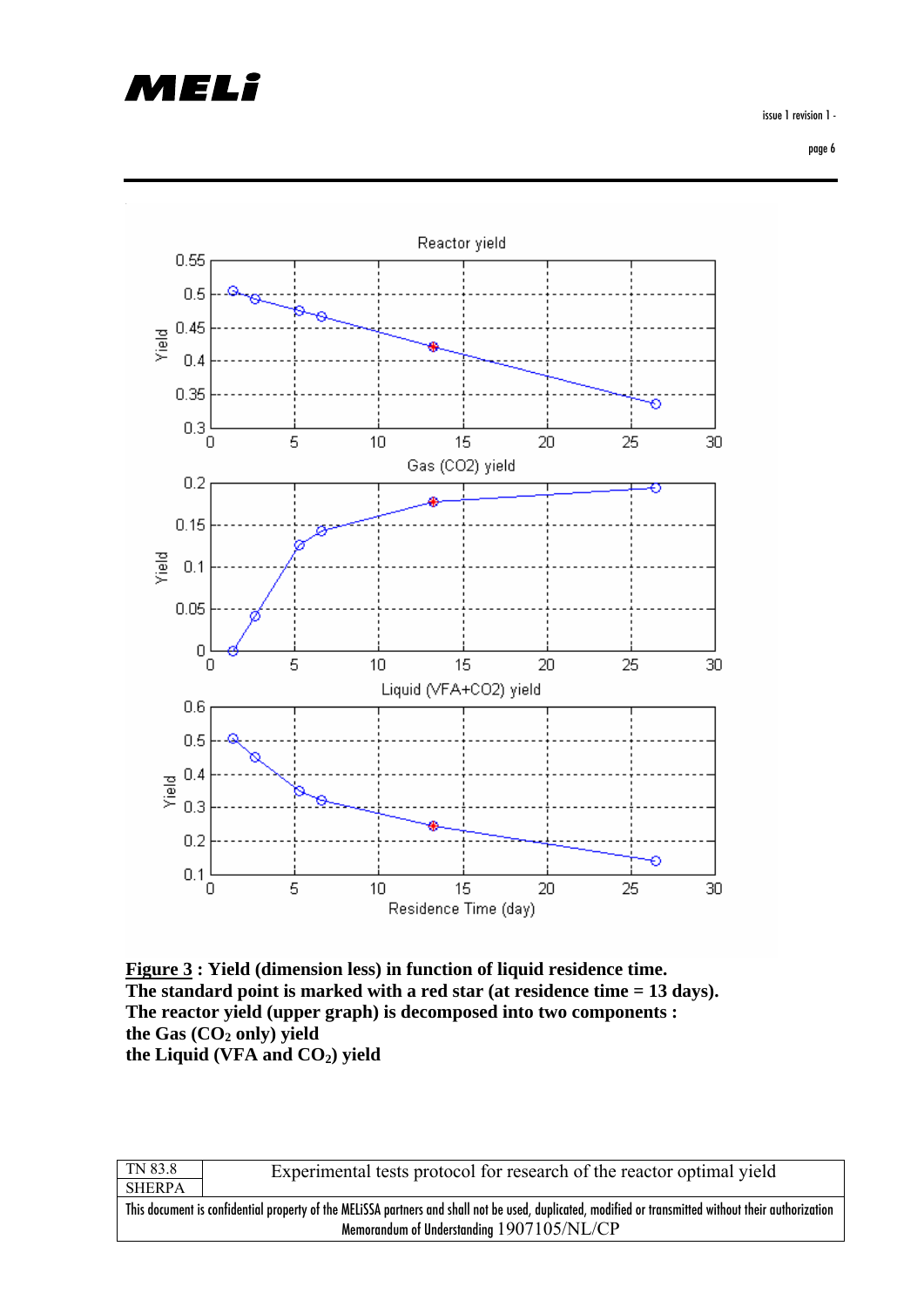

The evolutions of the VFA,  $CO<sub>2</sub>$  and NH<sub>3</sub> concentrations versus residence time are plotted in the figures 4 and 5. It can be checked that all the concentrations are increasing with the residence time, except for the  $CO<sub>2</sub>$  liquid that reaches a saturation limit (graph 3 of figure 5). That can be justified by the relation (A1.18) and (A1.19) of annex 1.



**Figure 4 : Concentrations of VFA (AA, PA and BA) in function of liquid residence time. The standard point is marked with a red star (at residence time = 13 days).** 

| TN 83.8                                                                                                                                               | Experimental tests protocol for research of the reactor optimal yield |
|-------------------------------------------------------------------------------------------------------------------------------------------------------|-----------------------------------------------------------------------|
| <b>SHERPA</b>                                                                                                                                         |                                                                       |
| This document is confidential property of the MELISSA partners and shall not be used, duplicated, modified or transmitted without their authorization |                                                                       |
| Memorandum of Understanding 1907105/NL/CP                                                                                                             |                                                                       |
|                                                                                                                                                       |                                                                       |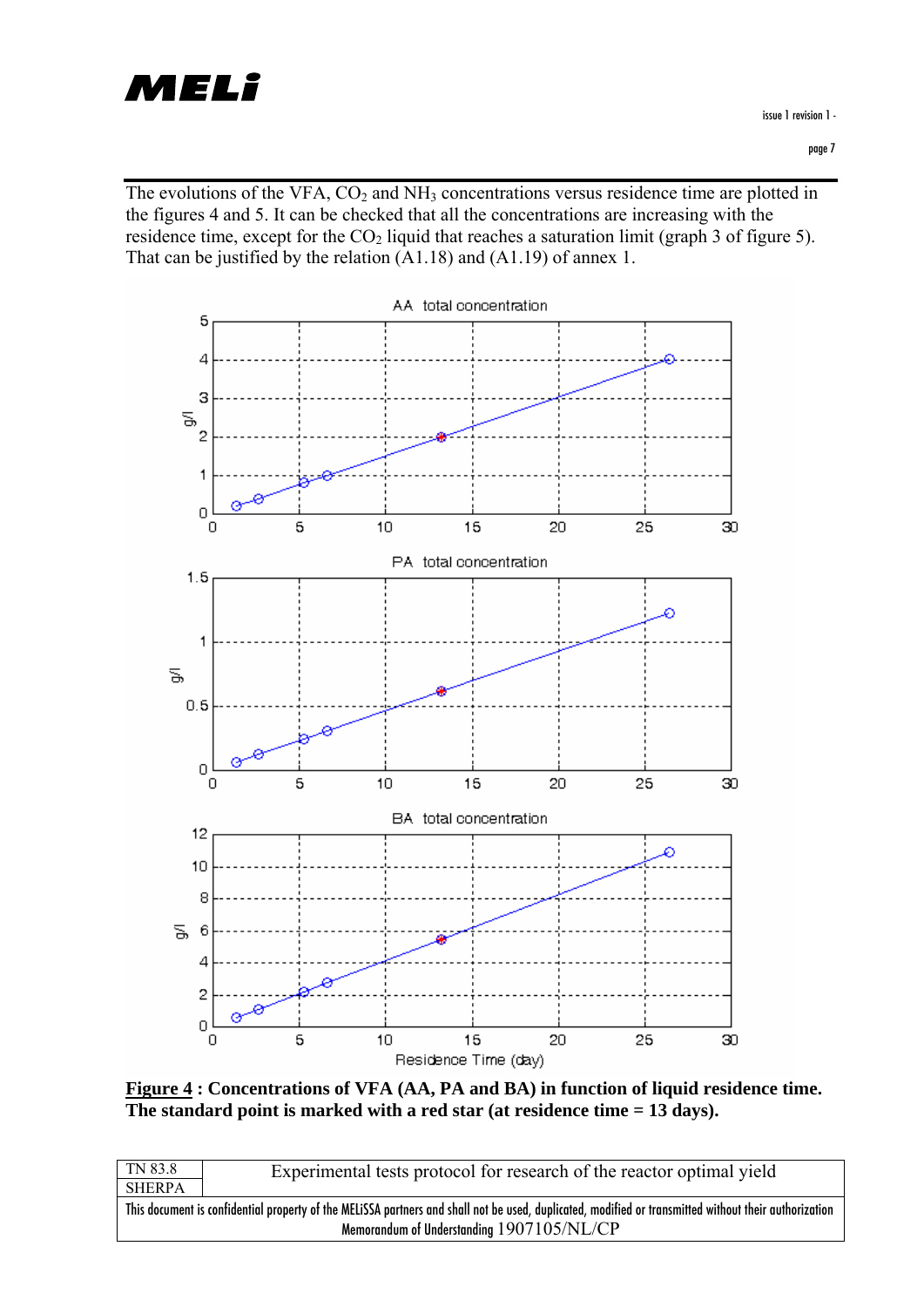# MELÎ

issue 1 revision 1 -

page 8





**The standard point is marked with a red star (at residence time = 13 days).**  In graph 3, the label 'CO<sub>2</sub> total' means CO<sub>2</sub> total form (ionic and molecular) in *liquid*.

| TN 83.8                                                                                                                                               | Experimental tests protocol for research of the reactor optimal yield |
|-------------------------------------------------------------------------------------------------------------------------------------------------------|-----------------------------------------------------------------------|
| <b>SHERPA</b>                                                                                                                                         |                                                                       |
| This document is confidential property of the MELISSA partners and shall not be used, duplicated, modified or transmitted without their authorization |                                                                       |
| Memorandum of Understanding 1907105/NL/CP                                                                                                             |                                                                       |
|                                                                                                                                                       |                                                                       |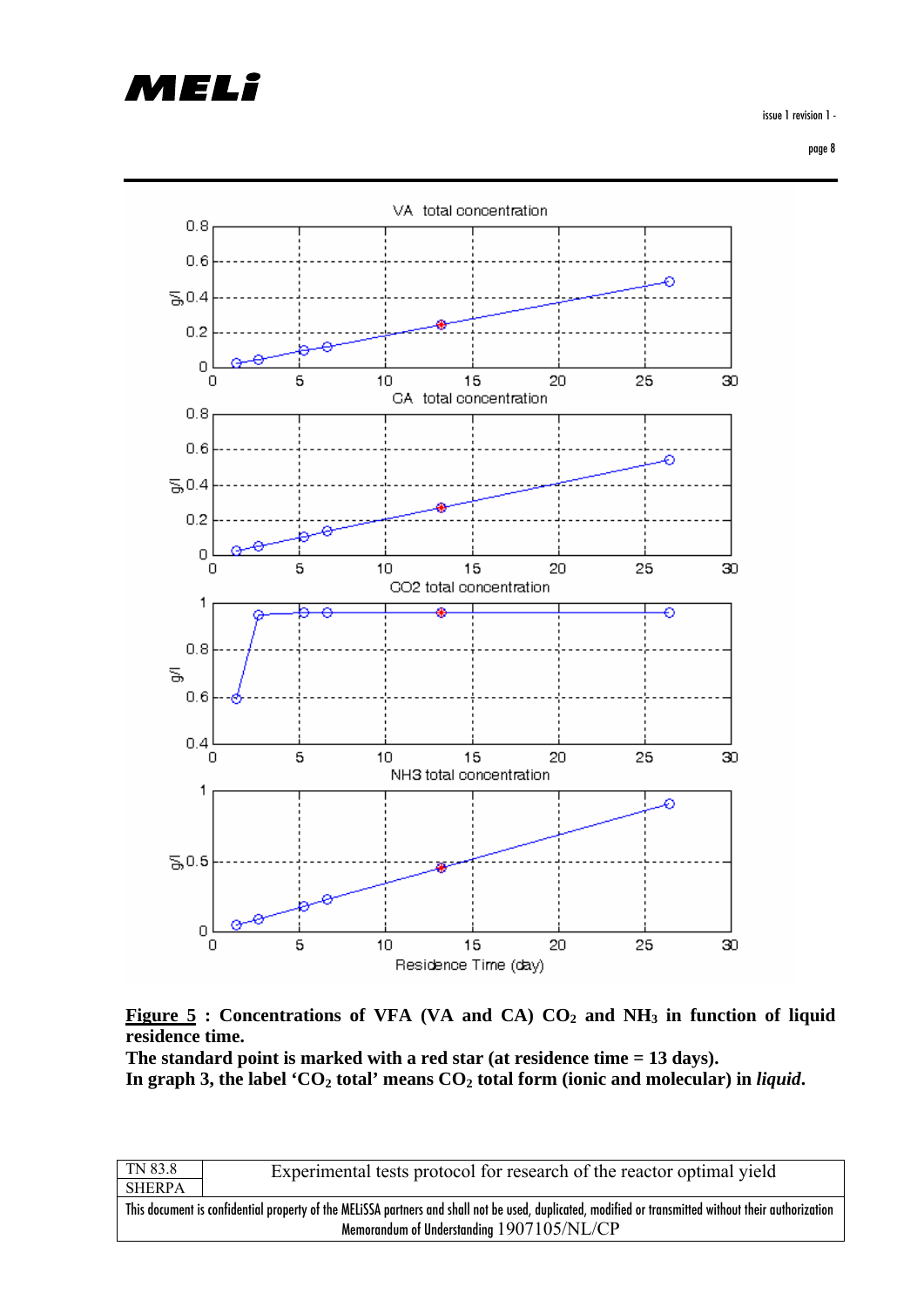

As a subsidiary result, it appears that the drain flow rate at steady state is independent of the residence time (figure 6). An attempt of justification is also given in relation (A1.10) of annex 1. So, as the 'Total Solid' concentration is maintained at its maximum constraint (45 DM g/l), the 'Total Solid' production is independent of the residence time and cannot be optimised.



**Figure 6 : Steady state drain flow rate in function of 'liquid' residence time.** 

Figure 7 allows to check that the 'Total Solid' constraint (45 DM g/l) is respected.

| TN 83.8                                                                                                                                               | Experimental tests protocol for research of the reactor optimal yield |
|-------------------------------------------------------------------------------------------------------------------------------------------------------|-----------------------------------------------------------------------|
| SHERPA                                                                                                                                                |                                                                       |
| This document is confidential property of the MELISSA partners and shall not be used, duplicated, modified or transmitted without their authorization |                                                                       |
| Memorandum of Understanding 1907105/NL/CP                                                                                                             |                                                                       |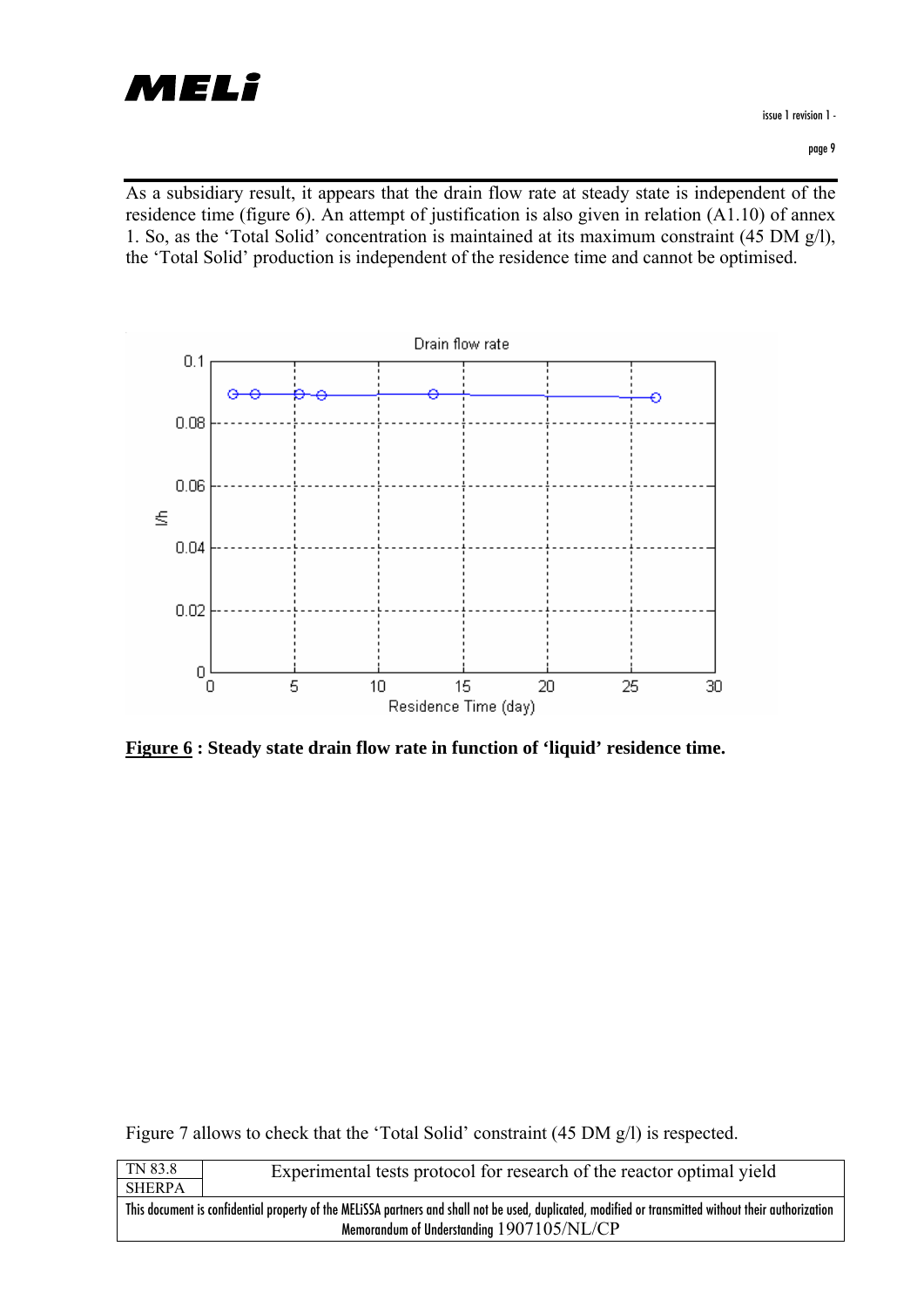

issue 1 revision 1 -



**Figure 7 : Steady state 'Total Solid' in function of 'liquid' residence time.** 

| TN 83.8                                                                                                                                               | Experimental tests protocol for research of the reactor optimal yield |
|-------------------------------------------------------------------------------------------------------------------------------------------------------|-----------------------------------------------------------------------|
| <b>SHERPA</b>                                                                                                                                         |                                                                       |
| This document is confidential property of the MELISSA partners and shall not be used, duplicated, modified or transmitted without their authorization |                                                                       |
| Memorandum of Understanding 1907105/NL/CP                                                                                                             |                                                                       |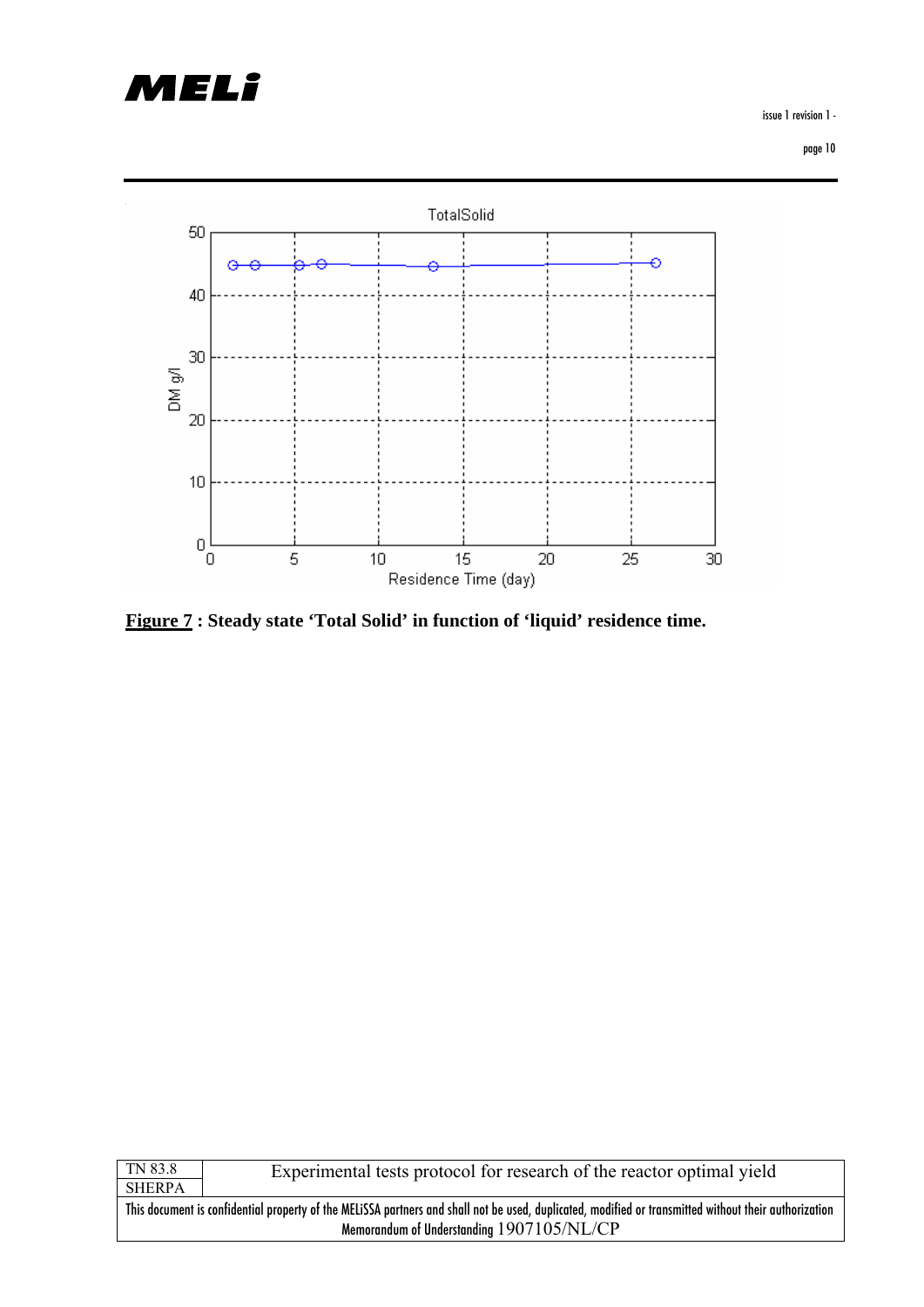## **4. CONCLUSION AND PROPOSED PROTOCOL**

The present study shows that :

- the vield of the modelled reactor is decreasing versus ascending residence time:
- the component of the yield related to the total  $CO<sub>2</sub>$  in gas and liquid is quickly decreasing and then reaches an asymptote independent of the residence time;
- the component of the yield related to the VFA is continuously decreasing versus ascending residence time. It tends to 0 when the residence time tends to 46 days; in that point, the input liquid flow rate is equal to the drain flow rate and all the VFA are lost in the drain.
- the component of the yield related to the gas production  $(CO_2)$  only) is increasing versus ascending residence time and reaches an asymptote for high residence time (about 46 days);
- the component of the yield related to the liquid production (VFA and  $CO<sub>2</sub>$ ) is decreasing versus ascending residence time.

Surprisingly that behaviour can be justified by means of two very simple examples based on the dissolution of a solid into a solvated compound with or without degassing. These examples are studied analytically in annex 1. Further investigations could be done by making more complex these two examples by introducing several solids and several products so that to go towards the complexity of the model. It is expected to express the concentrations of the products, and consequently the yield, at steady state.

When doing the tests proposed hereafter, it should be interesting to check if the pilot yield behaves as foreseen by the model. Then correlations between analytical results and measurements on the reactor could lead to estimate kinetics constants.

### **Protocol of test to search optimum yield :**

The test should cover a large range of residence time to show clearly the evolution of the yield despite the noise measurement.

So it is proposed to realise three tests at the following residence times : 3, 7 and 13 days. During these tests, attention will be focused on the concentrations of  $CO<sub>2</sub>$ , VFA and NH<sub>3</sub> in the filtrate and on the production of  $CO<sub>2</sub>$  gas. Each test should be long enough (about 4 or 5 residence times) to observe the steady state where the liquid concentrations become constant versus time. The yield and its different components will be measured at steady state. Of course the tests will be done with the same load (the one chosen for the MELISSA project) and the 'Total Solid' concentration is supposed maintained at its maximum constraint (45 DM g/l).

According to the present study, the shorter time constant the better yield. The inconvenience is a high dilution of VFA in the filtrate flow, for the shortest residence times (figures 4 and 5). If it is confirmed by the tests, the optimum functioning of the reactor will be a compromise between the yield and the minimum concentrations of VFA acceptable by the Rhodobacter compartment.

| TN 83.8                                                                                                                                               | Experimental tests protocol for research of the reactor optimal yield |
|-------------------------------------------------------------------------------------------------------------------------------------------------------|-----------------------------------------------------------------------|
| <b>SHERPA</b>                                                                                                                                         |                                                                       |
| This document is confidential property of the MELISSA partners and shall not be used, duplicated, modified or transmitted without their authorization |                                                                       |
| Memorandum of Understanding 1907105/NL/CP                                                                                                             |                                                                       |
|                                                                                                                                                       |                                                                       |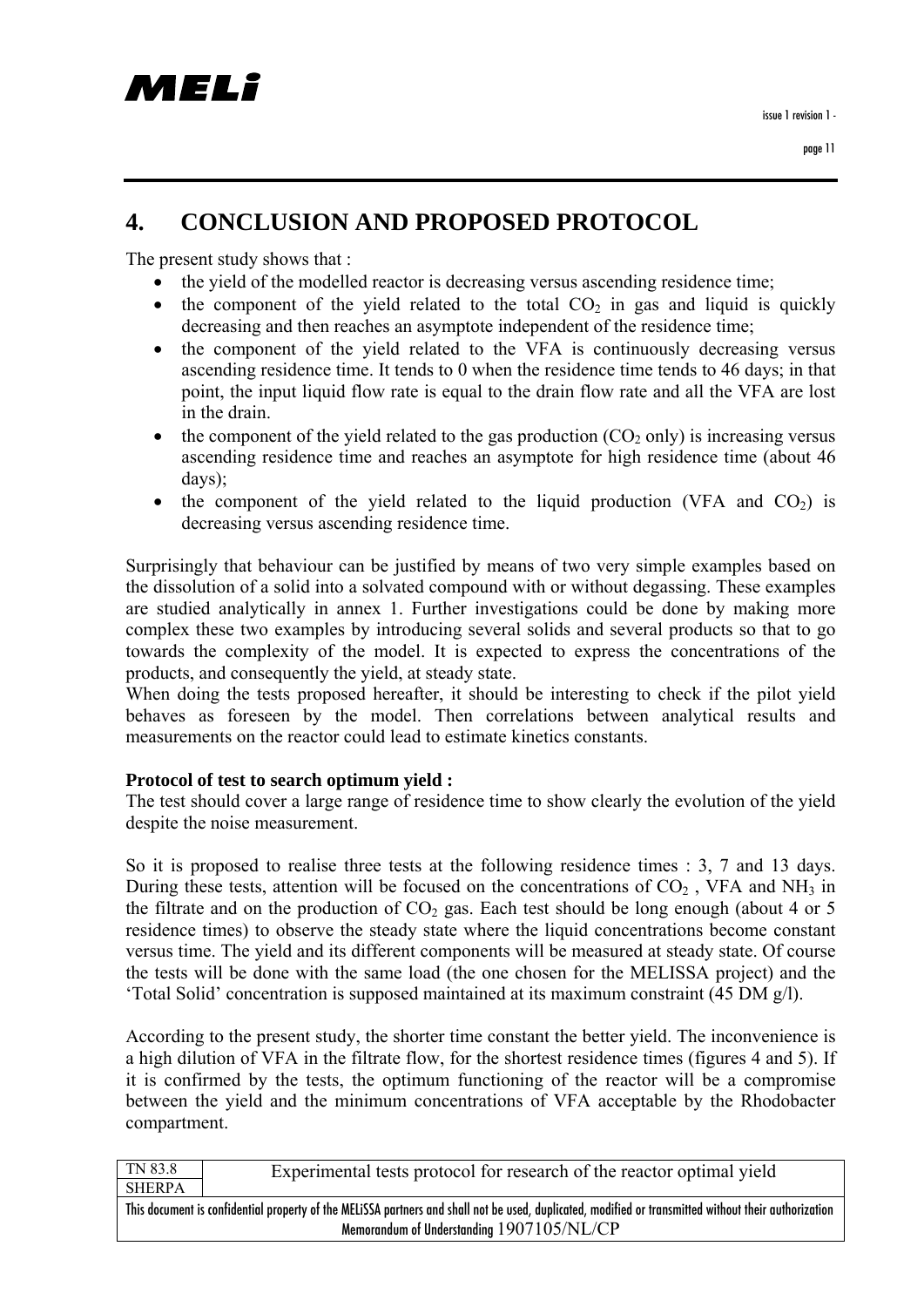

issue 1 revision 1 -

| ĸ.<br>ь<br>H<br>٠ |
|-------------------|

Experimental tests protocol for research of the reactor optimal yield

Another way to choose the optimum could be the repartition between the gas production and the liquid production. For example, if the  $CO<sub>2</sub>$  gas production is more useful for the MELISSA loop than the VFA production, then it could be decided to choose high residence time to obtain high CO<sub>2</sub> gas production and, consequently, poor VFA production.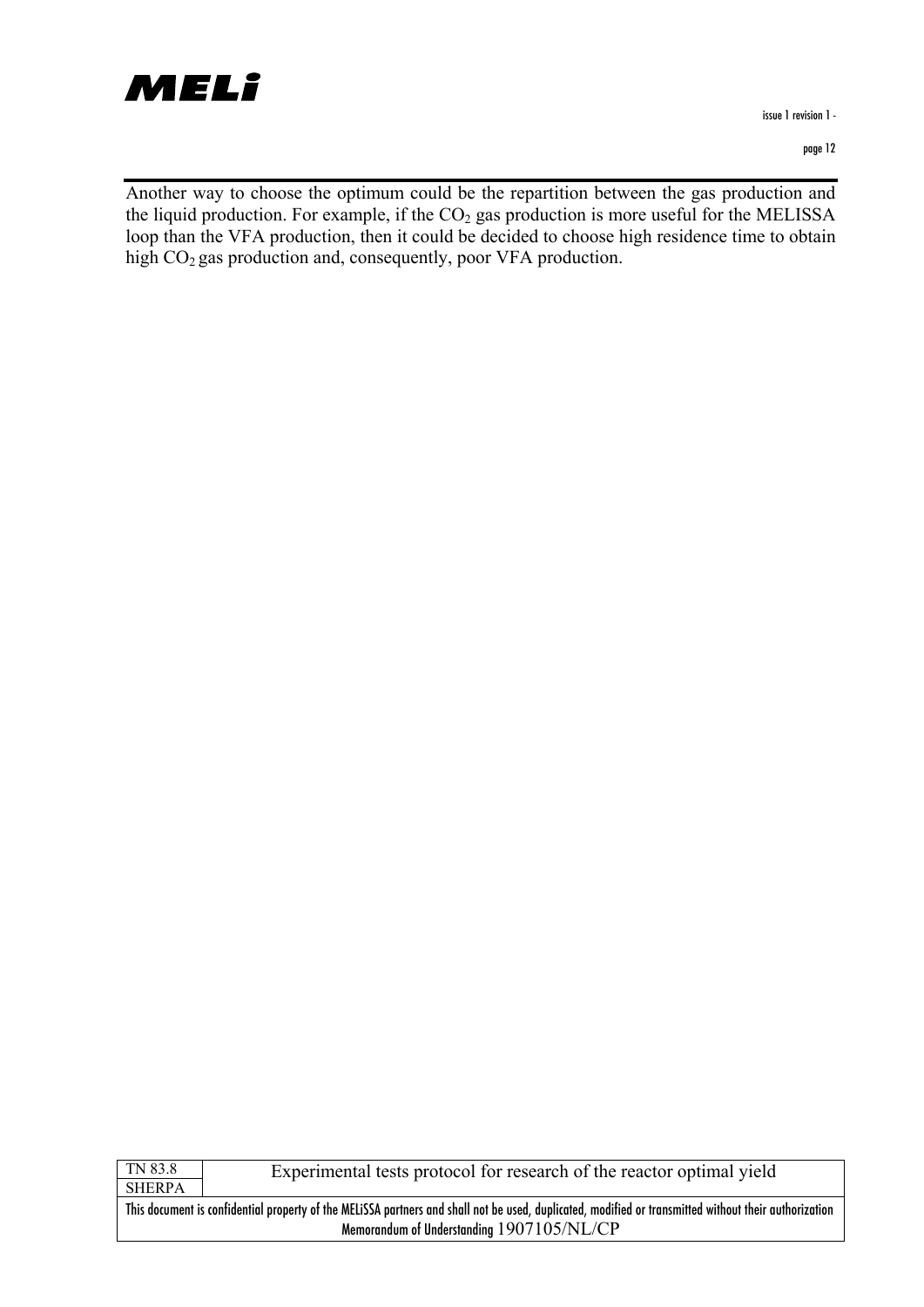issue 1 revision 1 -

page 13

## **5. REFERENCE**

POUGHON L., "Anareobic Waste Compartment modelling and simulation toolbox 'AWC\_MS'". ESTEC contract, Memorandum of Understanding TOS-MCT/2002/3161/In/CL Dated January 2002, February 2003, TN 74.1.

POUGHON L., "Anareobic Waste Compartment modelling and simulation toolbox 'AWC\_MS' – AWC toolbox improvement". ESTEC contract, Memorandum of Understanding TOS-MCT/2002/3161/In/CL Dated January 2002, August 2003, TN 74.2.

BRUNET J., LECLERCQ J.J., "Simplified Model". EPAS Contract dated April 2004, Memorandum of Understanding TOS-MCT/2002/3161/In/CL Dated January 2002, April 2005, TN 1.

BRUNET J., LECLERCQ J.J., "Technical specifications of the Control Command System". EPAS Contract dated April 2004, Memorandum of Understanding TOS-MCT/2002/3161/In/CL Dated January 2002, April 2005, TN 2.

TN 83.8 SHERPA

Experimental tests protocol for research of the reactor optimal yield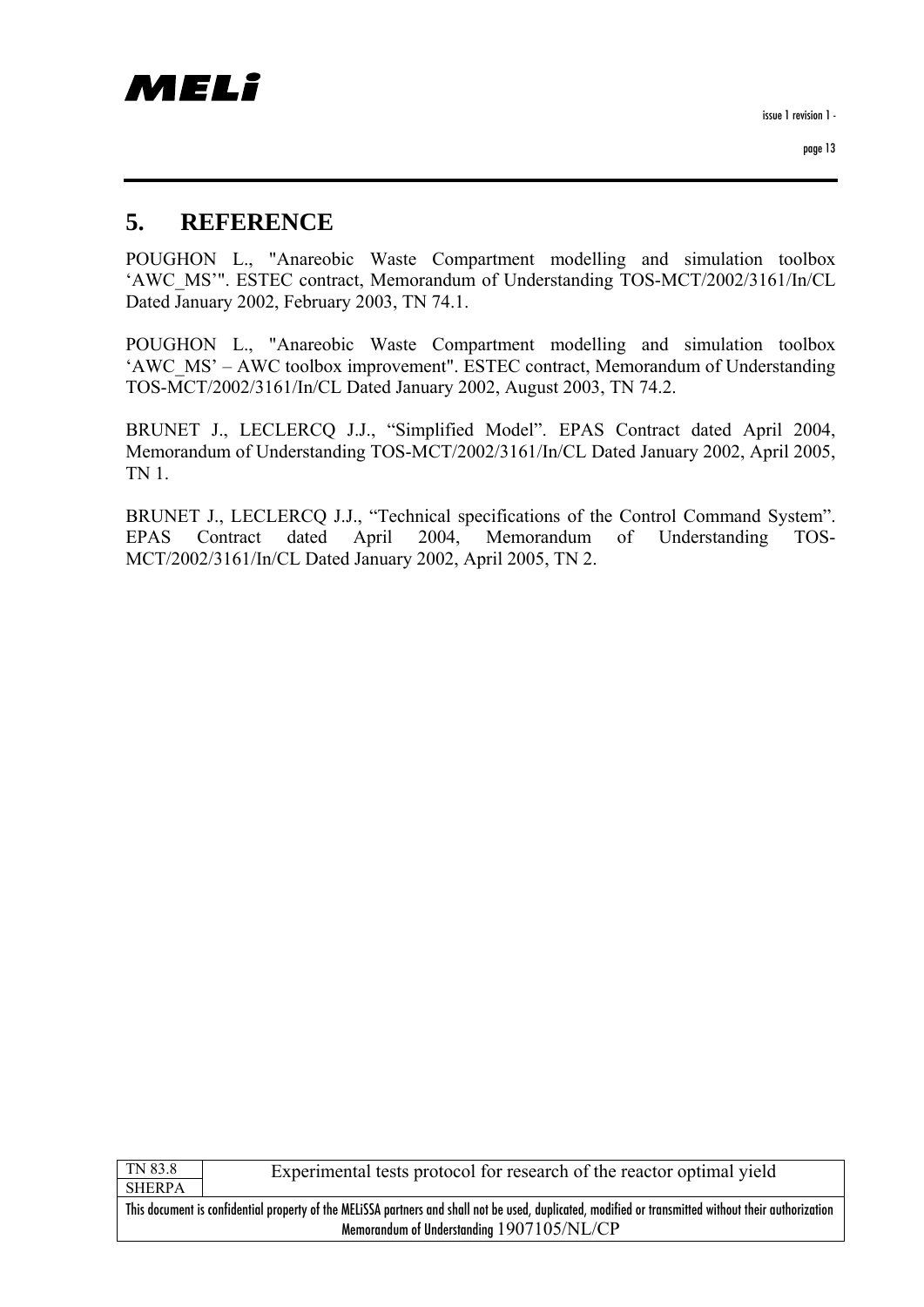.

## **6. ANNEX 1 : JUSTIFICATION OF THE YIELD VERSUS RESIDENCE TIME**

The behaviour of the yield versus residence time observed on the modelled liquefying compartment can be justified by means of the two following simple processes that must be considered as academic examples.

The first example can be seen as the dissolution of a solid into water with a non null rate constant and a first order kinetics. It is assumed to be a very simple representation of the production of VFA from wastes.

In the second example, a degassing is associated to the dissolution. Then it is assumed to represent the production of  $CO<sub>2</sub>$  gas.

## *6.1. First process : dissolution without degassing*

### 6.1.1. DYNAMIC BEHAVIOUR

The input substrate A (concentration 'a<sub>i</sub>' and flow rate 'q<sub>i</sub>') is supposed to be a solid that is degraded into a soluble product inside a CST (Continuous Stirred Tank) reactor fitted with a filtration unit (figure A1.1).



**Figure A1.1: Scheme of a simple degradation process qi : input flow rate q**<sub>d</sub> : drain flow rate **a : concentration of A in the drain flow b : concentration of product B in the filtrate flow and drain flow Volume: V=constant** 

The chemical reaction is supposed to be described by the stoechiometry:  $\alpha A \rightarrow \beta B$  with  $\alpha = \beta = 1$ 

The process behaviour is described by the following equations:

| TN 83.8                                                                                                                                               | Experimental tests protocol for research of the reactor optimal yield |
|-------------------------------------------------------------------------------------------------------------------------------------------------------|-----------------------------------------------------------------------|
| <b>SHERPA</b>                                                                                                                                         |                                                                       |
| This document is confidential property of the MELISSA partners and shall not be used, duplicated, modified or transmitted without their authorization |                                                                       |
| Memorandum of Understanding 1907105/NL/CP                                                                                                             |                                                                       |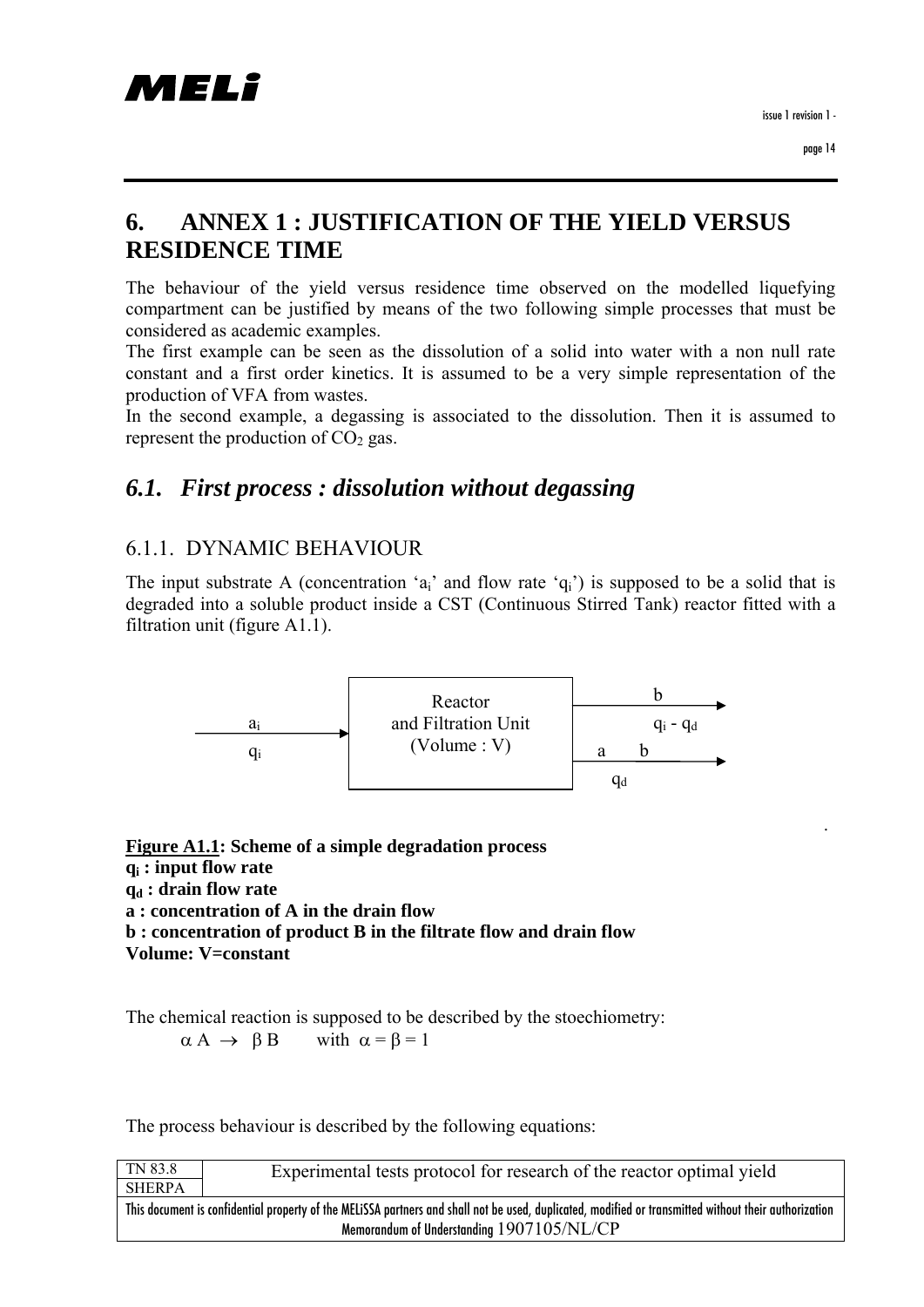# MELî

issue 1 revision 1 -

page 15

• Dilution of A and B:

$$
V \cdot \frac{da}{dt} = q_i \cdot a_i - q_d \cdot a + V \cdot r_A
$$
 (A1.1)

$$
V \cdot \frac{db}{dt} = -q_i \cdot b + V \cdot r_B \tag{A1.2}
$$

• Kinetics (the reaction is supposed of first order):  $\left[\begin{matrix} A \end{matrix}\right]$  =  $-\mu \cdot \left[A\right]$   $\Leftrightarrow$   $r_A = -\mu \cdot a$  $\frac{d[A]}{dt} = -\mu \cdot [A] \quad \Leftrightarrow \quad r_A = -\mu \cdot a$ (A1.3)

• Stoechionetry:  
\n
$$
-\frac{1}{\alpha} \cdot \frac{d[A]}{dt} = \frac{1}{\beta} \cdot \frac{d[B]}{dt} \qquad \Longleftrightarrow \qquad -\frac{1}{\alpha} \cdot r_A = \frac{1}{\beta} \cdot r_B \tag{A1.4}
$$

with  $r_A$ : degradation rate of A.

µ : rate constant

### **Expression of the solid compound concentration dynamic behaviour :**  Combining (A1.1) and (A1.3) leads to:

$$
\dot{a} = -\frac{1}{\tau_1} a + \frac{G_1}{\tau_1} \cdot a_i \qquad \Leftrightarrow \qquad \frac{a}{a_i} = \frac{G_1}{1 + \tau_1 \cdot p} \qquad \text{(in Laplace notation)}
$$
\n
$$
\text{with} \qquad G_1 = \frac{q_i}{q_d + V \cdot \mu}
$$
\n
$$
\tau_1 = \frac{V}{q_d + V \cdot \mu} \tag{A1.5}
$$

#### **Expression of the solvated compound concentration dynamic behaviour :**  Combining (A1.2) and (A1.3) leads to:

$$
\dot{\mathbf{b}} = -\frac{\mathbf{q}_i}{V} \cdot \mathbf{b} + \frac{\beta}{\alpha} \cdot \mathbf{\mu} \cdot \mathbf{a}
$$
 (A1.6)

| TN 83.8                                                                                                                                               | Experimental tests protocol for research of the reactor optimal yield |
|-------------------------------------------------------------------------------------------------------------------------------------------------------|-----------------------------------------------------------------------|
| <b>SHERPA</b>                                                                                                                                         |                                                                       |
| This document is confidential property of the MELISSA partners and shall not be used, duplicated, modified or transmitted without their authorization |                                                                       |
| Memorandum of Understanding 1907105/NL/CP                                                                                                             |                                                                       |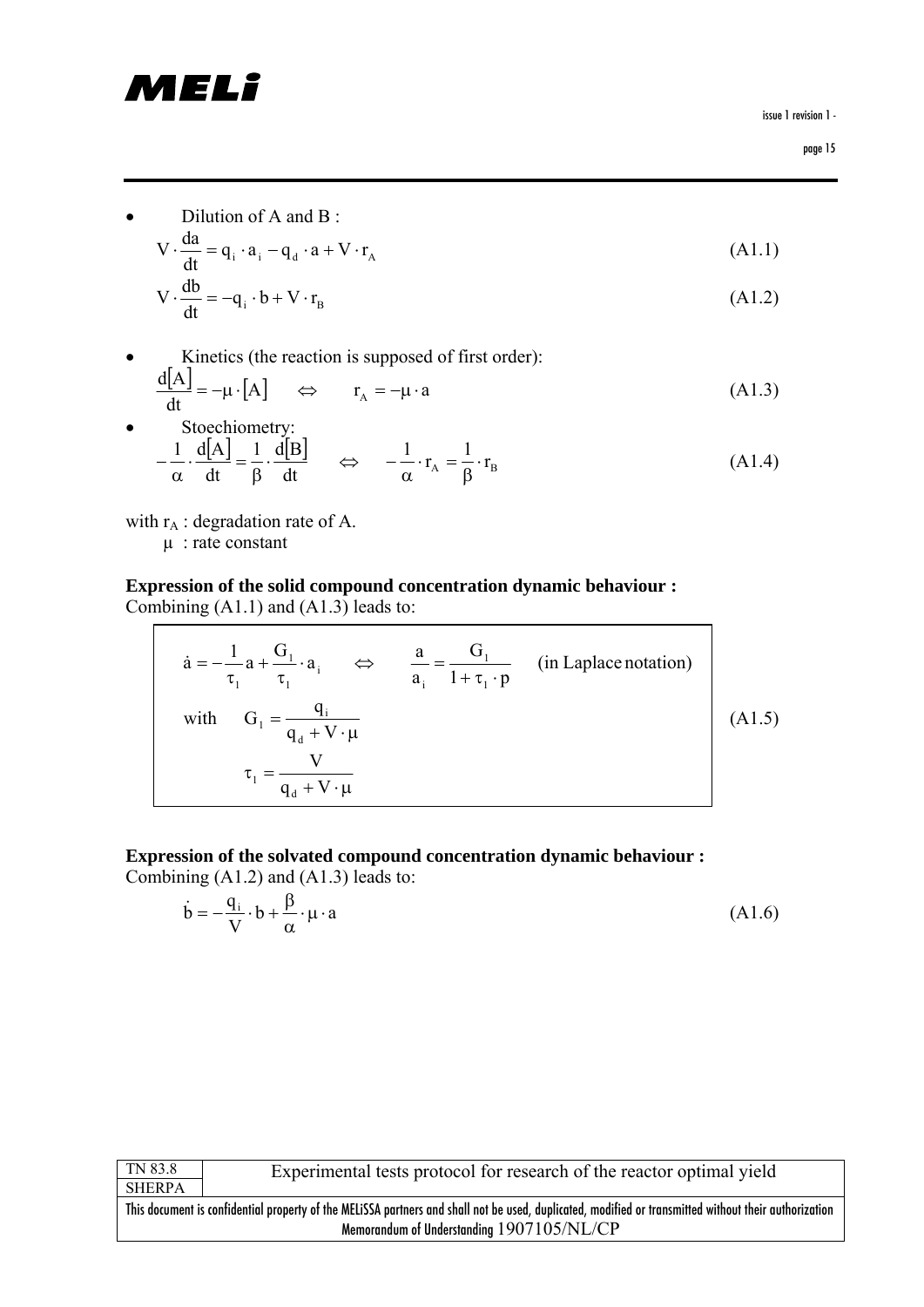# MELî

issue 1 revision 1 -

page 16

Combining  $(A1.2)$ ,  $(A1.3)$  and  $(A1.5)$  leads to:

| b<br>$\overline{1+\tau_1\cdot p}\cdot(1+\tau_2\cdot p)$<br>$a_i$                 | (in Laplace notation) |        |
|----------------------------------------------------------------------------------|-----------------------|--------|
| $G_2 = \frac{\beta}{\alpha} \cdot \frac{V \cdot \mu}{q_d + V \cdot \mu}$<br>with |                       | (A1.7) |
|                                                                                  |                       |        |

┑

### 6.1.2. STEADY STATE BEHAVIOUR

Given the load L :

 $L = q_i \cdot a_i$  (A1.8)

It is recalled that the load is constant when  $q_i$  varies. The product of  $q_i$  and  $a_i$  is unchanged.

At steady state (the derivatives are null), the expression of the solid concentration in (A1.5) becomes :

$$
a = G_1 \cdot a_i \tag{A1.9}
$$

The drain flow rate ' $q_d$ ' is such that 'a' is equal to its constraint  $a_M$ . So (A1.1) becomes :

$$
q_{d} = \frac{L - V \cdot \mu \cdot a_{M}}{a_{M}} \qquad \Leftrightarrow \qquad q_{d} + V \cdot \mu = \frac{L}{a_{M}}
$$
 (A1.10)

Given the residence time :

$$
\tau = \frac{V}{q_i} \tag{A1.11}
$$

As  $q_d$  must be between 0 and  $q_i$ , the following inequalities are deduced :

$$
A \le 1 \quad \text{with} \quad A = \frac{V \cdot \mu \cdot a_M}{L}
$$
\n
$$
\tau \le \tau_M \quad \text{with} \quad \tau_M = \frac{V}{L} \cdot \frac{a_M}{1 - A}
$$
\n
$$
(A1.12)
$$

The expression of the liquid compound 'b' at steady state is deduced from (A1.7), taking into account that  $\alpha = \beta = 1$ ,

$$
b = \frac{V \cdot \mu}{q_d + V \cdot \mu} \cdot a_i = \mu \cdot a_M \cdot \tau
$$
 (A1.13)

| TN 83.8                                                                                                                                               | Experimental tests protocol for research of the reactor optimal yield |  |
|-------------------------------------------------------------------------------------------------------------------------------------------------------|-----------------------------------------------------------------------|--|
| <b>SHERPA</b>                                                                                                                                         |                                                                       |  |
| This document is confidential property of the MELISSA partners and shall not be used, duplicated, modified or transmitted without their authorization |                                                                       |  |
| Memorandum of Understanding 1907105/NL/CP                                                                                                             |                                                                       |  |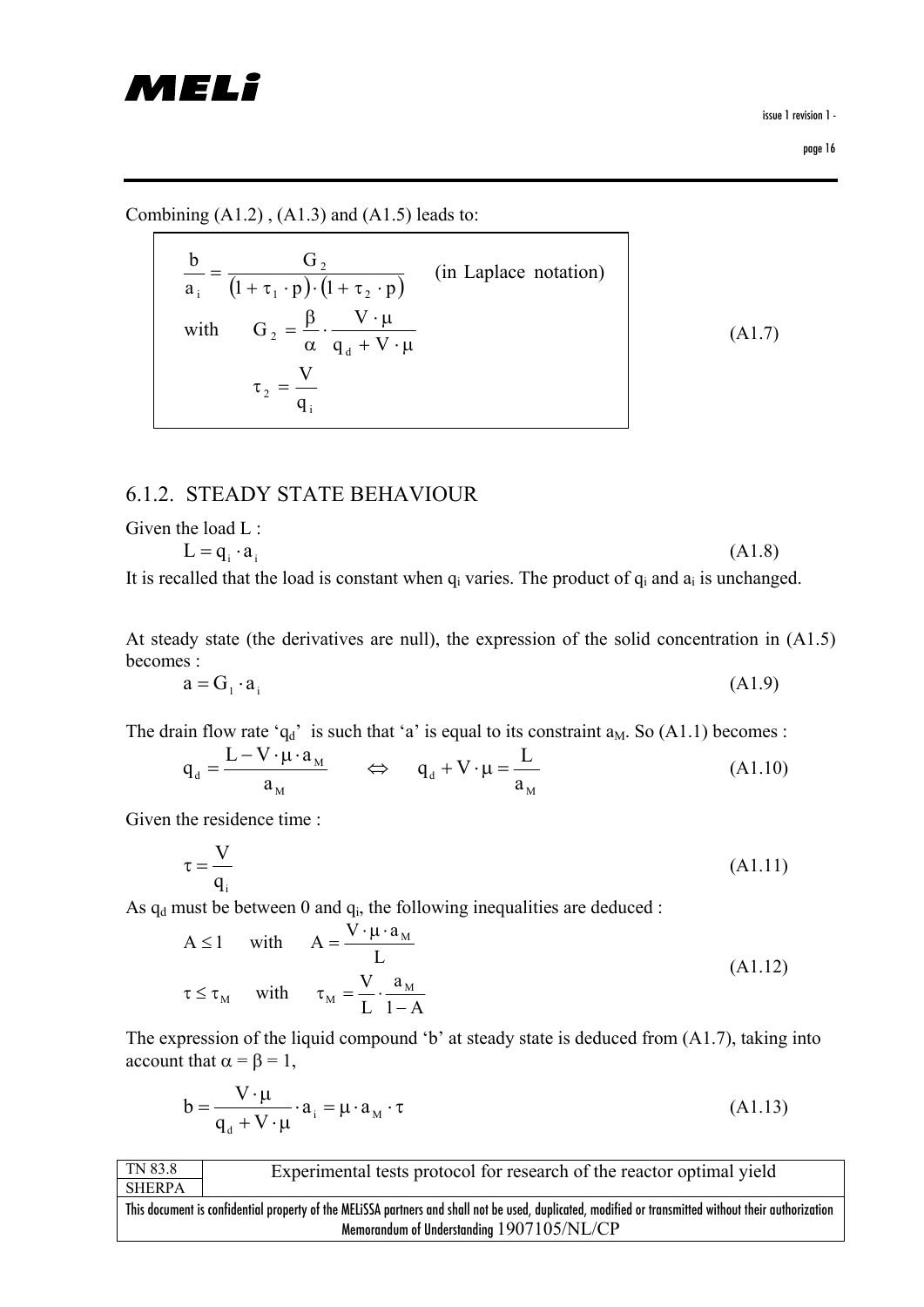

So at this point of the example, two observations can be done :

- (A1.10)  $\Rightarrow$  qd is independent of  $\tau$ . It is quite similar to the evolution of the drain flow rate versus the residence time in the figure 6 of section 3.
- (A1.13)  $\Rightarrow$  b is a linear ascending function of  $\tau$ . It is quite similar to the evolution of the VFA concentrations versus the residence time in the figures 4 and 5 of section 3.

#### **Computation of the yield**

By definition the yield η is :

$$
\eta = \frac{b \cdot (q_i - q_d)}{L} \tag{A1.14}
$$

Its expression versus  $\tau$  is :

$$
\eta = A \cdot \left( 1 - \frac{L \cdot (1 - A)}{V \cdot a_M} \cdot \tau \right) \quad (A \text{ given in (A1.11)})
$$
(A1.15)

So the yield is decreasing versus  $\tau$  with the negative slope :

$$
\frac{d\eta}{d\tau} = -A \cdot \frac{L \cdot (1 - A)}{V \cdot a_M} \qquad \Leftrightarrow \qquad \frac{d\eta}{d\tau} = -\mu \cdot (1 - A) \tag{A1.16}
$$

The yield tends to its maximum  $A = \frac{V}{L}$  $A = \frac{V \cdot \mu \cdot a_{M}}{I}$ :

- when  $\tau$  tends to 0;
- or/and when A tends to 1 (when  $A=1$ , it is independent of  $\tau$ ) : i.e. for increasing values of V,  $\mu$  and a<sub>M</sub>, and decreasing values of L.

When  $A \neq 1$ , the yield tends to 0 when  $\tau$  tends to  $\tau_M$  (defined in (A1.12)).

The behaviour of the yield in (A1.15) is very similar to the reactor yield observed in figure 2 of section 3.

From (A1.13), the concentration 'b' of the liquid compound 'B' increases with ascending residence time. So, as  $q_d$  is constant (from  $(A1.10)$ ), the loss of B in the drain increases. It is another way to explain why the yield regarding B is decreasing.

In the following example, the compound B is assumed to have a gaseous form. Then its yield will be completely different.

## *6.2. Second process : dissolution with degassing*

### 6.2.1. DYNAMIC BEHAVIOUR

In addition to the previous example, the compound B here is supposed to be in equilibrium with its gaseous phase. Then the expression of  $b'$  from  $(A1.2)$  becomes :

| TN 83.8                                                                                                                                               | Experimental tests protocol for research of the reactor optimal yield |  |
|-------------------------------------------------------------------------------------------------------------------------------------------------------|-----------------------------------------------------------------------|--|
| SHERPA                                                                                                                                                |                                                                       |  |
| This document is confidential property of the MELISSA partners and shall not be used, duplicated, modified or transmitted without their authorization |                                                                       |  |
| Memorandum of Understanding 1907105/NL/CP                                                                                                             |                                                                       |  |
|                                                                                                                                                       |                                                                       |  |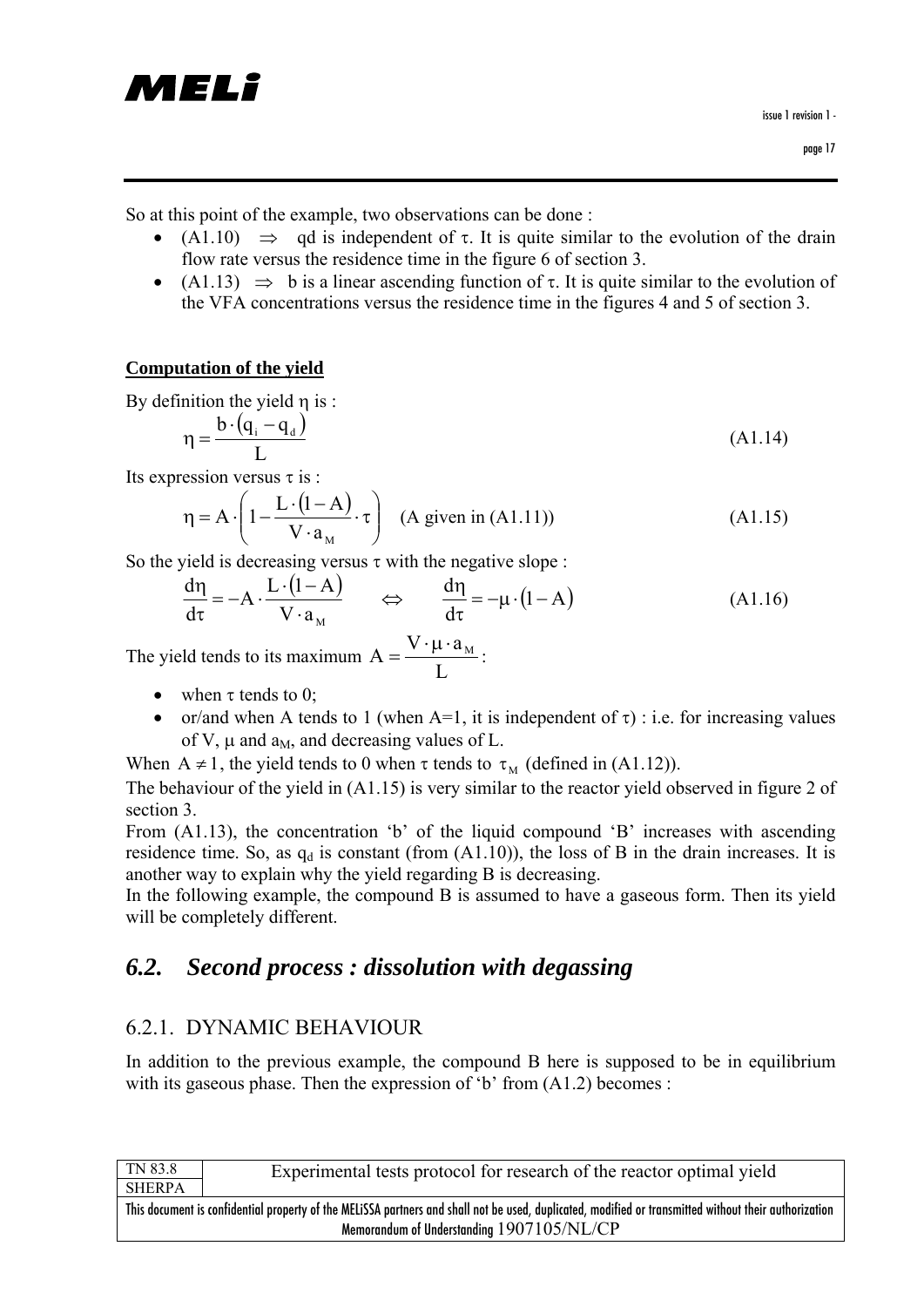

issue 1 revision 1 -

page 18

$$
V \cdot \frac{db}{dt} = -q_i \cdot b + V \cdot \phi + V \cdot r_B
$$
  
\n
$$
\phi = K \cdot (c - b) \quad \text{with } K = K_{La}
$$
  
\n
$$
c = \frac{n_0}{k_p} \cdot \frac{n}{n + n_{N2}} \cdot M
$$
  
\nwith  $n0 = 55.55$  mol/l,

kp : partition coefficient of compound B,

M : molar mass of compound B.

φ : positive in the direction from gas to liquid

n : number of mole of B in the gas phase.

 $n_{N2}$ : number of mole of nitrogen (inert gas) in the gas phase.

Remark : the expression of 'c' above tend to its asymptote when the n increases while  $n_{N2}$  is constant with the time :

$$
c_A = \frac{n_0}{k_p} \cdot M \tag{A1.17 bis}
$$

### 6.2.2. STEADY STATE BEHAVIOUR

At steady state (the derivative is null) and the expression of 'b' from (A1.17) becomes :

$$
b = \frac{\mu \cdot a_M + K \cdot c}{K + \frac{1}{\tau}}
$$
 (A1.18)

So when  $\tau$  tends to 0, b tends to 0,

and when τ tends to  $\tau_M$  (equivalent to  $\infty$ ), b tends to its asymptotic value :

$$
b_{A} = \frac{\mu \cdot a_{M} + K \cdot c}{K}
$$
 (A1.19)

This behaviour is very similar to the one observed for liquid  $CO<sub>2</sub>$  (total form) concentration in graph 3 of figure 5, section3.

#### **Computation of the yield**

In the case of a compound B present in gas and liquid phases, the definition of the yield  $\eta$  is :

$$
\eta = \frac{-\phi \cdot V + b \cdot (q_i - q_d)}{L} \tag{A1.20}
$$

Its expression versus  $\tau$  is :

| TN 83.8                                                                                                                                               | Experimental tests protocol for research of the reactor optimal yield |  |
|-------------------------------------------------------------------------------------------------------------------------------------------------------|-----------------------------------------------------------------------|--|
| <b>SHERPA</b>                                                                                                                                         |                                                                       |  |
| This document is confidential property of the MELISSA partners and shall not be used, duplicated, modified or transmitted without their authorization |                                                                       |  |
| Memorandum of Understanding 1907105/NL/CP                                                                                                             |                                                                       |  |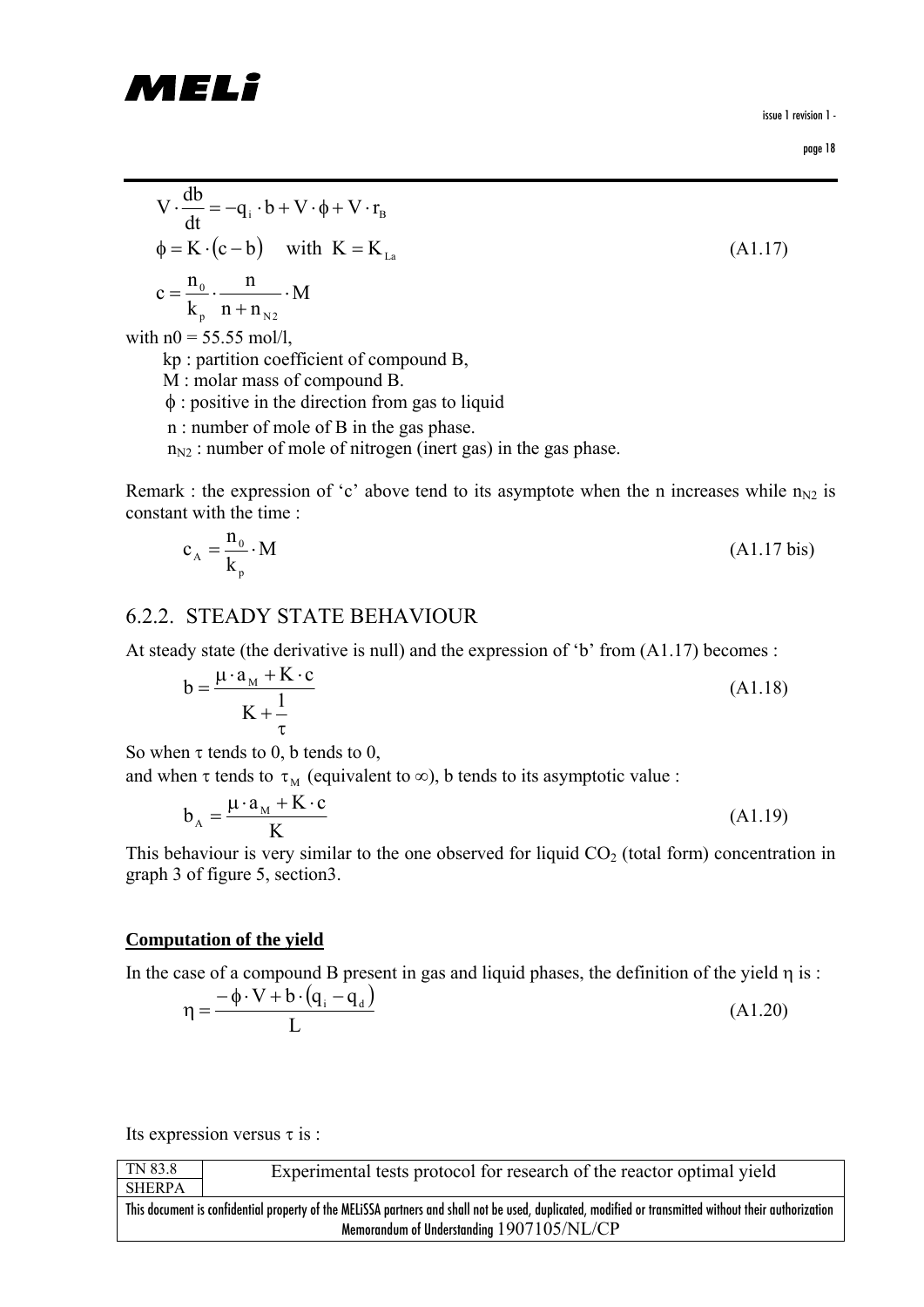# MELi

issue 1 revision 1 -

$$
\text{page 19}
$$

$$
\eta = \frac{1}{L} \cdot \left( V \cdot \mu \cdot a_M - q_d \cdot \frac{\mu \cdot a_M + K \cdot c}{K + \frac{1}{\tau}} \right)
$$
(A1.21)

So when  $\tau$  tends to 0, the yield tends to its maximum :

$$
\eta_{\mathcal{M}} = \frac{\mathbf{V} \cdot \boldsymbol{\mu} \cdot \mathbf{a}_{\mathcal{M}}}{L} \le 1 \tag{A1.22}
$$

and when  $\tau$  tends to  $\tau_M$  (equivalent to  $\infty$ ), the yield tends to its asymptote :

$$
\eta_{A} = \frac{1}{L} \cdot \left( V \cdot \mu \cdot a_{M} - q_{d} \cdot \frac{\mu \cdot a_{M} + K \cdot c}{K} \right)
$$
 (A1.23)

It is similar to the behaviour of  $CO<sub>2</sub>$  (Gas + Liquid) yield in figure 2 of section 3.

#### **Gas component of the yield :**

Considering the gas component of the yield :

$$
\eta_{\rm G} = \frac{-\phi \cdot V}{L} \tag{A1.24}
$$

its expression is :

$$
\eta_{\rm G} = \frac{\mathbf{K} \cdot \mathbf{V}}{\mathbf{L}} \cdot \left( \frac{\mu \cdot a_{\rm M} + \mathbf{K} \cdot \mathbf{c}}{\mathbf{K} + \frac{1}{\tau}} - \mathbf{c} \right) \tag{A1.25}
$$

When  $\tau$  tends to 0, 'c' tends to 0 because all the gas remains in the liquid phase; so  $\eta_G$  tends to  $0$ :

and when  $\tau$  tends to  $\tau_M$  (equivalent to  $\infty$ ), the component  $\eta_G$  of the yield tends to its asymptote :

$$
\eta_{\rm G} = \frac{K \cdot V}{L} \cdot \left(\frac{\mu \cdot a_{\rm M} + K \cdot c_{\rm A}}{K} - c_{\rm A}\right)
$$
 (A1.26)

It is similar to the behaviour of Gas  $(CO<sub>2</sub>)$  yield in figure 3 of section 3.

#### **Liquid component of the yield :**

In this example where the compound B can be in a gaseous form, its concentration 'b' in the liquid phase reaches a maximum asymptotical value (from (A1.19)). So its loss in the drain is limited, contrarily to what happens when B has no gaseous form (case of the previous example).

| TN 83.8                                                                                                                                               | Experimental tests protocol for research of the reactor optimal yield |  |
|-------------------------------------------------------------------------------------------------------------------------------------------------------|-----------------------------------------------------------------------|--|
| <b>SHERPA</b>                                                                                                                                         |                                                                       |  |
| This document is confidential property of the MELISSA partners and shall not be used, duplicated, modified or transmitted without their authorization |                                                                       |  |
| Memorandum of Understanding 1907105/NL/CP                                                                                                             |                                                                       |  |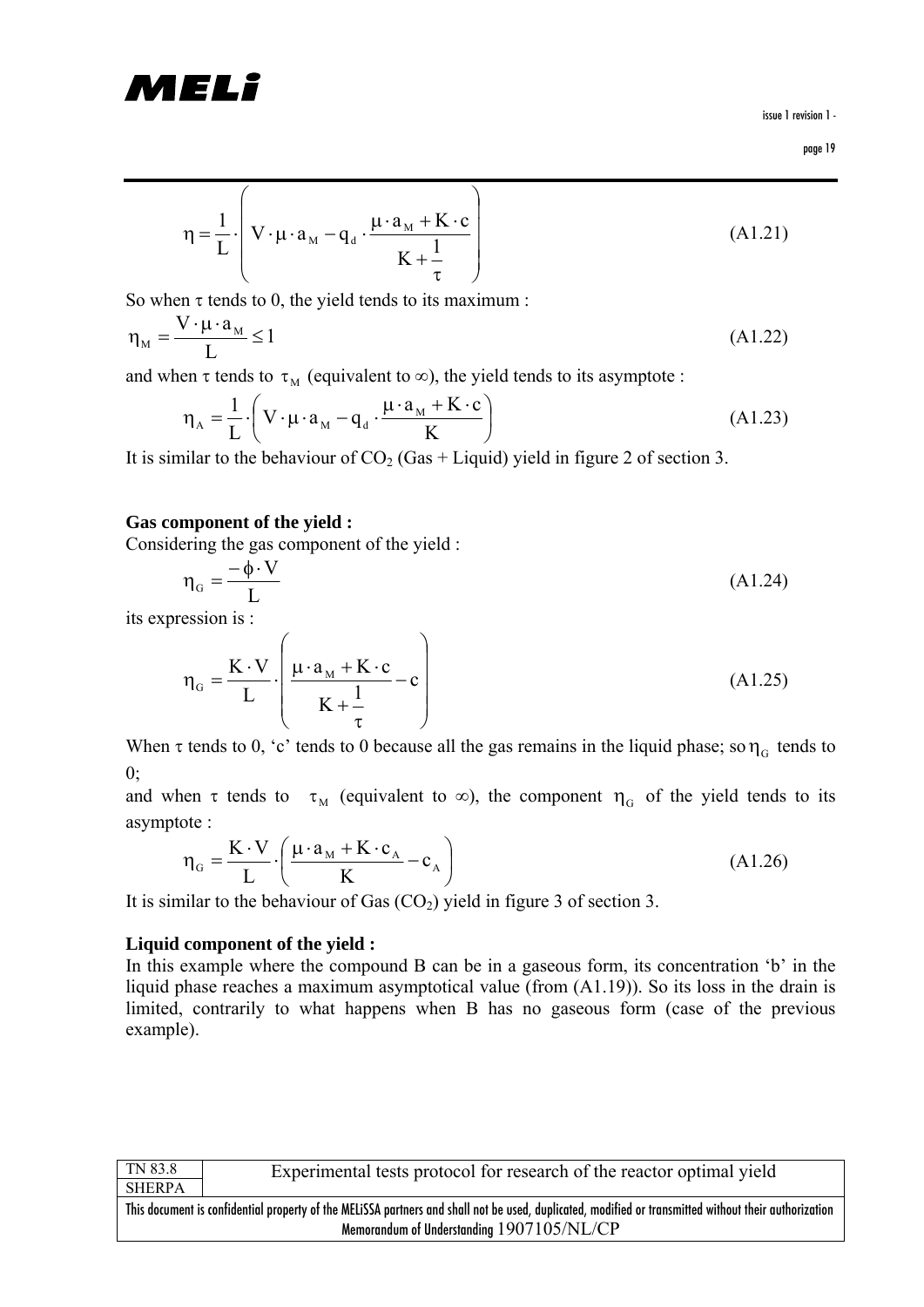# MELI

issue 1 revision 1 -

page 20

## **NOTATIONS**

- CODs Soluble Chemical Oxygen Demand
- CODt Total Chemical Oxygen Demand
- DM Dry Matter
- N org Organic Nitrogen
- N tot Total Nitrogen
- OM Organic Matter
- VFA Volatile Fatty Acids
- AA Acetic Acid (CH<sub>3</sub>COOH)
- $BA$  Butyric Acid (C<sub>3</sub>H<sub>7</sub>COOH)
- $CA$  Caproic Acid (C<sub>5</sub>H<sub>11</sub>COOH)
- $PA$  Propionic Acid (C<sub>2</sub>H<sub>5</sub>COOH)
- VA Valeric Acid (C<sub>4</sub>H<sub>9</sub>COOH)
- NH3 Ammonia (gaseous or solvated)
- CST Continous Stirred Tank
- ODE Ordinary Differential Equation
- MV Manipulated Variable
- Sp Setpoint
- CCS Control Command System

| ĸ.<br>ь<br>H<br>٠ |
|-------------------|

Experimental tests protocol for research of the reactor optimal yield